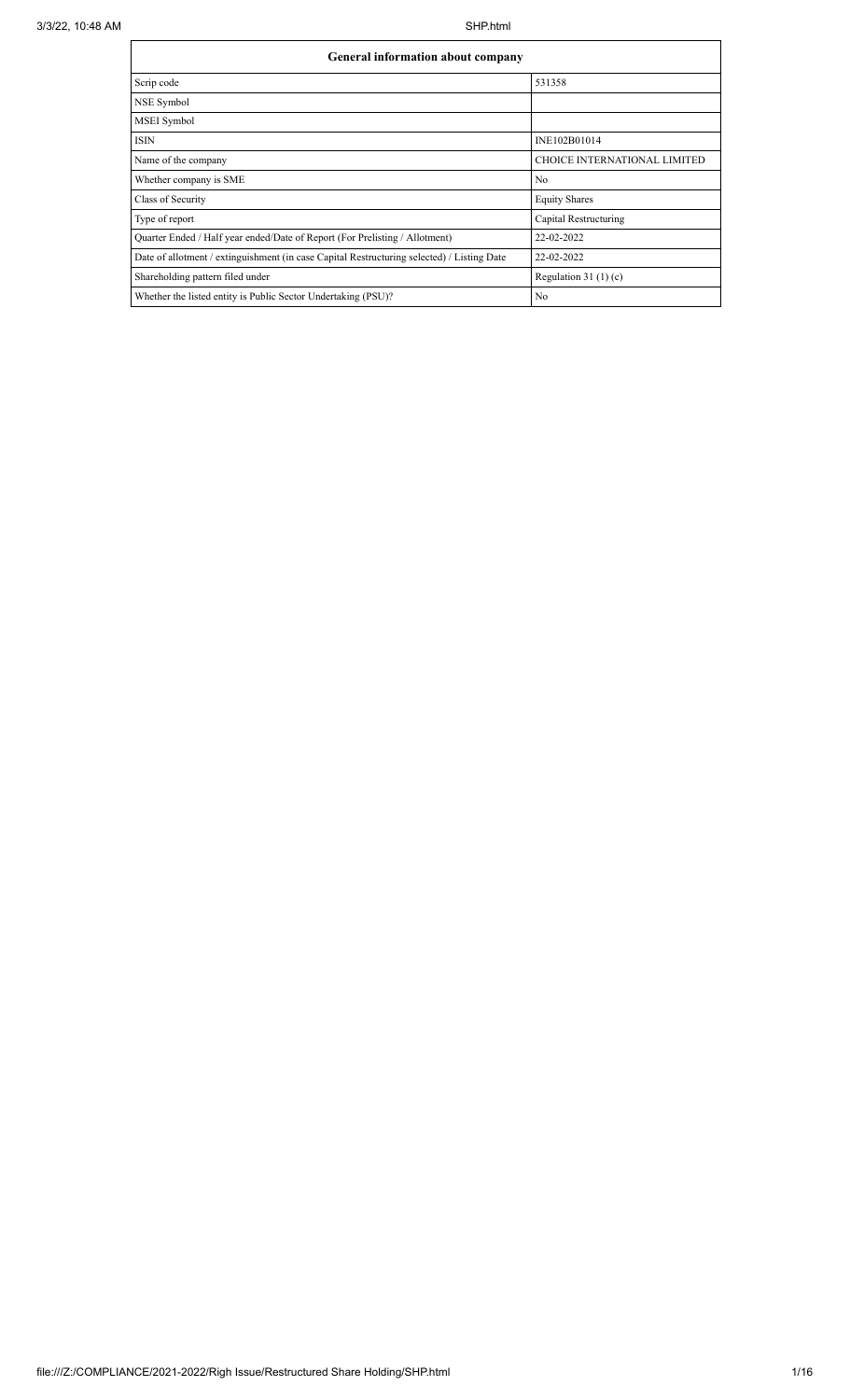|                | <b>Declaration</b>                                                                        |                |                                |                       |                             |  |  |  |  |  |  |
|----------------|-------------------------------------------------------------------------------------------|----------------|--------------------------------|-----------------------|-----------------------------|--|--|--|--|--|--|
| Sr.<br>No.     | Particular                                                                                | Yes/No         | Promoter and<br>Promoter Group | Public<br>shareholder | Non Promoter-<br>Non Public |  |  |  |  |  |  |
| -1             | Whether the Listed Entity has issued any partly paid up shares?                           | No             | N <sub>0</sub>                 | No                    | No                          |  |  |  |  |  |  |
| $\overline{2}$ | Whether the Listed Entity has issued any Convertible Securities                           | No             | N <sub>0</sub>                 | N <sub>0</sub>        | N <sub>o</sub>              |  |  |  |  |  |  |
| 3              | Whether the Listed Entity has issued any Warrants?                                        | N <sub>0</sub> | N <sub>0</sub>                 | No                    | N <sub>0</sub>              |  |  |  |  |  |  |
| $\overline{4}$ | Whether the Listed Entity has any shares against which<br>depository receipts are issued? | N <sub>0</sub> | N <sub>0</sub>                 | N <sub>0</sub>        | N <sub>0</sub>              |  |  |  |  |  |  |
| 5              | Whether the Listed Entity has any shares in locked-in?                                    | Yes            | Yes                            | Yes                   | N <sub>o</sub>              |  |  |  |  |  |  |
| 6              | Whether any shares held by promoters are pledge or otherwise<br>encumbered?               | N <sub>0</sub> | No                             |                       |                             |  |  |  |  |  |  |
| $\overline{7}$ | Whether company has equity shares with differential voting<br>rights?                     | N <sub>0</sub> | N <sub>0</sub>                 | N <sub>0</sub>        | N <sub>0</sub>              |  |  |  |  |  |  |
| 8              | Whether the listed entity has any significant beneficial owner?                           | Yes            |                                |                       |                             |  |  |  |  |  |  |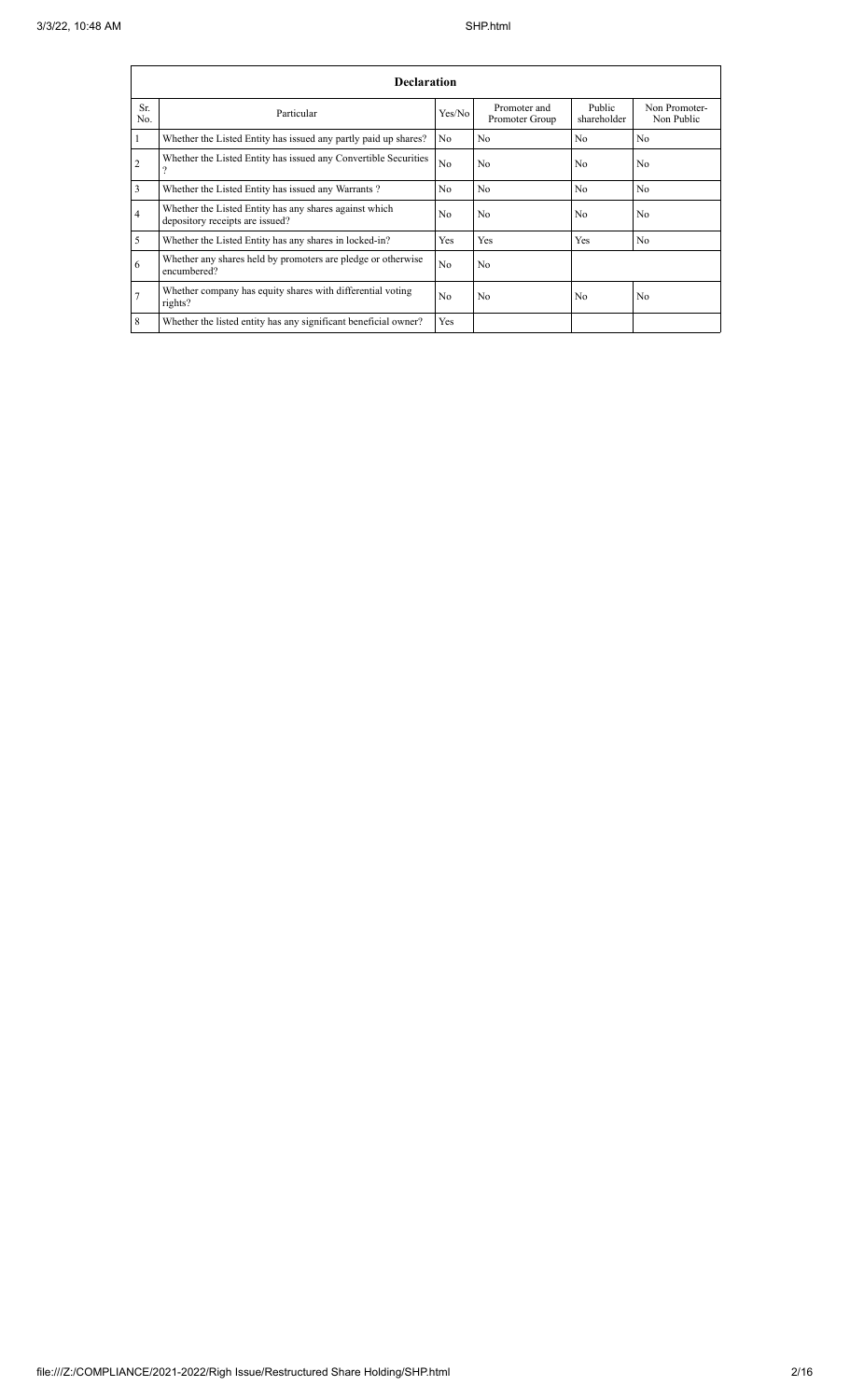|                 | Table I - Summary Statement holding of specified securities |                         |                      |                             |                          |                             |                                        |                                                                  |               |          |                                   |  |
|-----------------|-------------------------------------------------------------|-------------------------|----------------------|-----------------------------|--------------------------|-----------------------------|----------------------------------------|------------------------------------------------------------------|---------------|----------|-----------------------------------|--|
|                 | Category                                                    | Nos. Of<br>shareholders | No. of<br>fully paid | No. Of<br>Partly<br>paid-up | No. Of<br>shares         | Total nos.                  | Shareholding as a<br>% of total no. of | Number of Voting Rights held in each<br>class of securities (IX) |               |          |                                   |  |
| Category<br>(1) | of<br>shareholder                                           |                         | up equity<br>shares  | equity                      | underlying<br>Depository | shares<br>held (VII)        | shares (calculated<br>as per SCRR,     | No of Voting (XIV) Rights                                        |               |          | Total as a<br>$%$ of<br>$(A+B+C)$ |  |
|                 | (II)                                                        | (III)                   | held $(IV)$          | shares<br>held<br>(V)       | Receipts<br>(VI)         | $= (IV) +$<br>$(V)$ + $(V)$ | 1957) (VIII) As a<br>% of $(A+B+C2)$   | Class eg:<br>X                                                   | Class<br>eg:y | Total    |                                   |  |
| (A)             | Promoter<br>&<br>Promoter<br>Group                          | 17                      | 25600000             |                             |                          | 25600000                    | 51.45                                  | 25600000                                                         |               | 25600000 | 51.45                             |  |
| (B)             | Public                                                      | 3889                    | 24156000             |                             |                          | 24156000                    | 48.55                                  | 24156000                                                         |               | 24156000 | 48.55                             |  |
| (C)             | Non<br>Promoter-<br>Non Public                              |                         |                      |                             |                          |                             |                                        |                                                                  |               |          |                                   |  |
| (C1)            | <b>Shares</b><br>underlying<br><b>DRs</b>                   |                         |                      |                             |                          |                             |                                        |                                                                  |               |          |                                   |  |
| (C2)            | Shares held<br>bv<br>Employee<br><b>Trusts</b>              |                         |                      |                             |                          |                             |                                        |                                                                  |               |          |                                   |  |
|                 | Total                                                       | 3906                    | 49756000             |                             |                          | 49756000                    | 100                                    | 49756000                                                         |               | 49756000 | 100                               |  |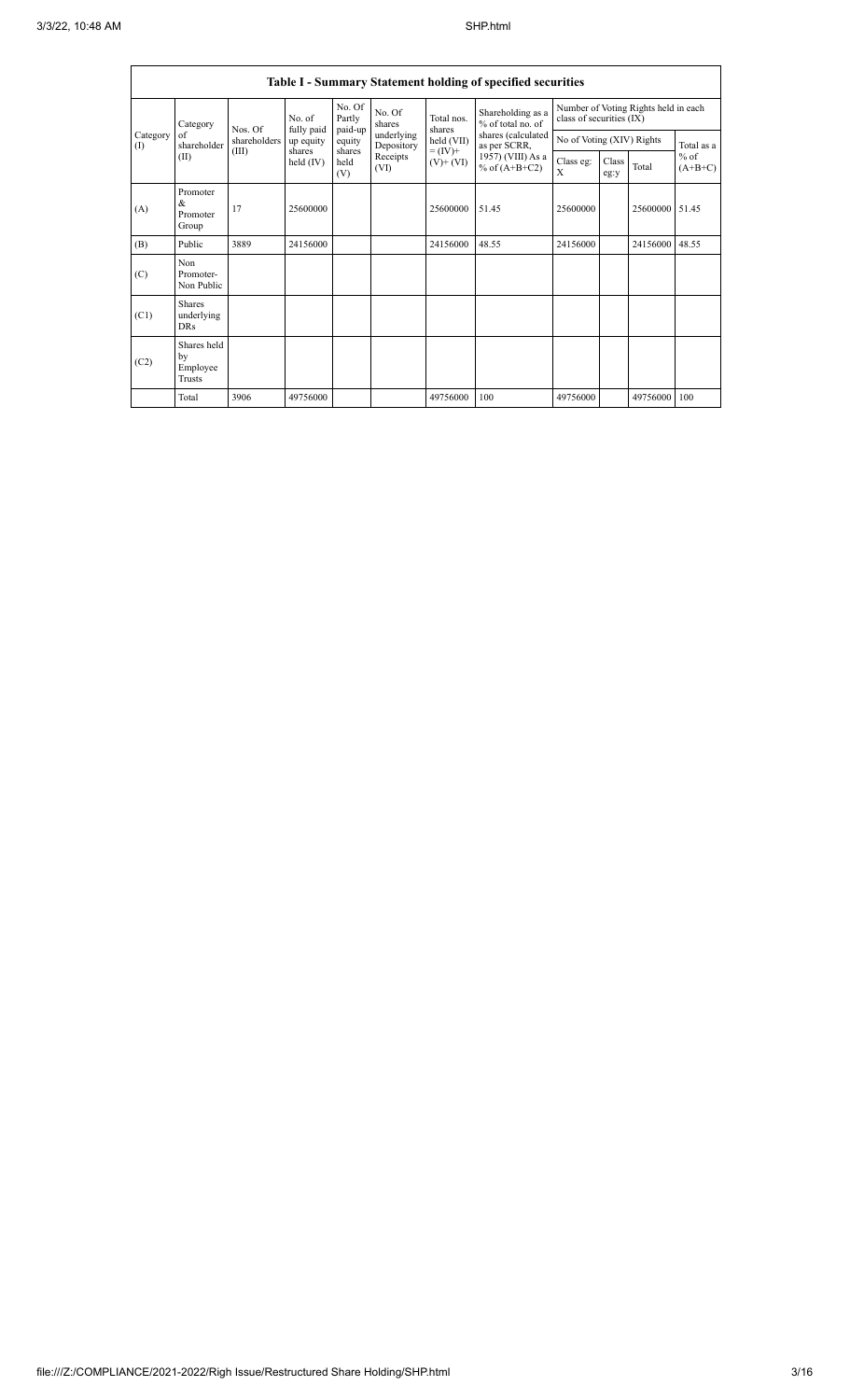|                          | Table I - Summary Statement holding of specified securities |                                                                                                     |                                |                                                                                                               |                                                                                                                                                                                         |                                        |                                                                               |            |                                                         |                                |  |  |
|--------------------------|-------------------------------------------------------------|-----------------------------------------------------------------------------------------------------|--------------------------------|---------------------------------------------------------------------------------------------------------------|-----------------------------------------------------------------------------------------------------------------------------------------------------------------------------------------|----------------------------------------|-------------------------------------------------------------------------------|------------|---------------------------------------------------------|--------------------------------|--|--|
| Category<br>$($ $\Gamma$ | Category<br>of<br>shareholder<br>(II)                       | No. Of<br><b>Shares</b><br>Underlying<br>Outstanding<br>convertible<br>securities<br>$(X_i)$<br>(X) | No. of<br>Shares<br>Underlying | No. Of Shares<br>Underlying<br>Outstanding<br>convertible<br>securities and<br>No. Of<br>Warrants (Xi)<br>(a) | Shareholding, as a<br>% assuming full<br>conversion of<br>convertible<br>securities (as a<br>percentage of<br>diluted share<br>capital) $(XI)$ =<br>$(VII)+(X)$ As a %<br>of $(A+B+C2)$ | Number of<br>Locked in shares<br>(XII) | Number of<br><b>Shares</b><br>pledged or<br>otherwise<br>encumbered<br>(XIII) |            | Number of<br>equity shares<br>held in                   |                                |  |  |
|                          |                                                             |                                                                                                     | Outstanding<br>Warrants        |                                                                                                               |                                                                                                                                                                                         | No. (a)                                | As a<br>$%$ of<br>total<br>Shares<br>held<br>(b)                              | No.<br>(a) | As a<br>$%$ of<br>total<br><b>Shares</b><br>held<br>(b) | dematerialized<br>form $(XIV)$ |  |  |
| (A)                      | Promoter<br>&<br>Promoter<br>Group                          |                                                                                                     |                                |                                                                                                               | 51.45                                                                                                                                                                                   | 12525962                               | 48.93                                                                         |            |                                                         | 25600000                       |  |  |
| (B)                      | Public                                                      |                                                                                                     |                                |                                                                                                               | 48.55                                                                                                                                                                                   | 8886538                                | 36.79                                                                         |            |                                                         | 24090098                       |  |  |
| (C)                      | Non<br>Promoter-<br>Non Public                              |                                                                                                     |                                |                                                                                                               |                                                                                                                                                                                         |                                        |                                                                               |            |                                                         |                                |  |  |
| (C1)                     | <b>Shares</b><br>underlying<br><b>DRs</b>                   |                                                                                                     |                                |                                                                                                               |                                                                                                                                                                                         |                                        |                                                                               |            |                                                         |                                |  |  |
| (C2)                     | Shares held<br>by<br>Employee<br><b>Trusts</b>              |                                                                                                     |                                |                                                                                                               |                                                                                                                                                                                         |                                        |                                                                               |            |                                                         |                                |  |  |
|                          | Total                                                       |                                                                                                     |                                |                                                                                                               | 100                                                                                                                                                                                     | 21412500                               | 43.04                                                                         |            |                                                         | 49690098                       |  |  |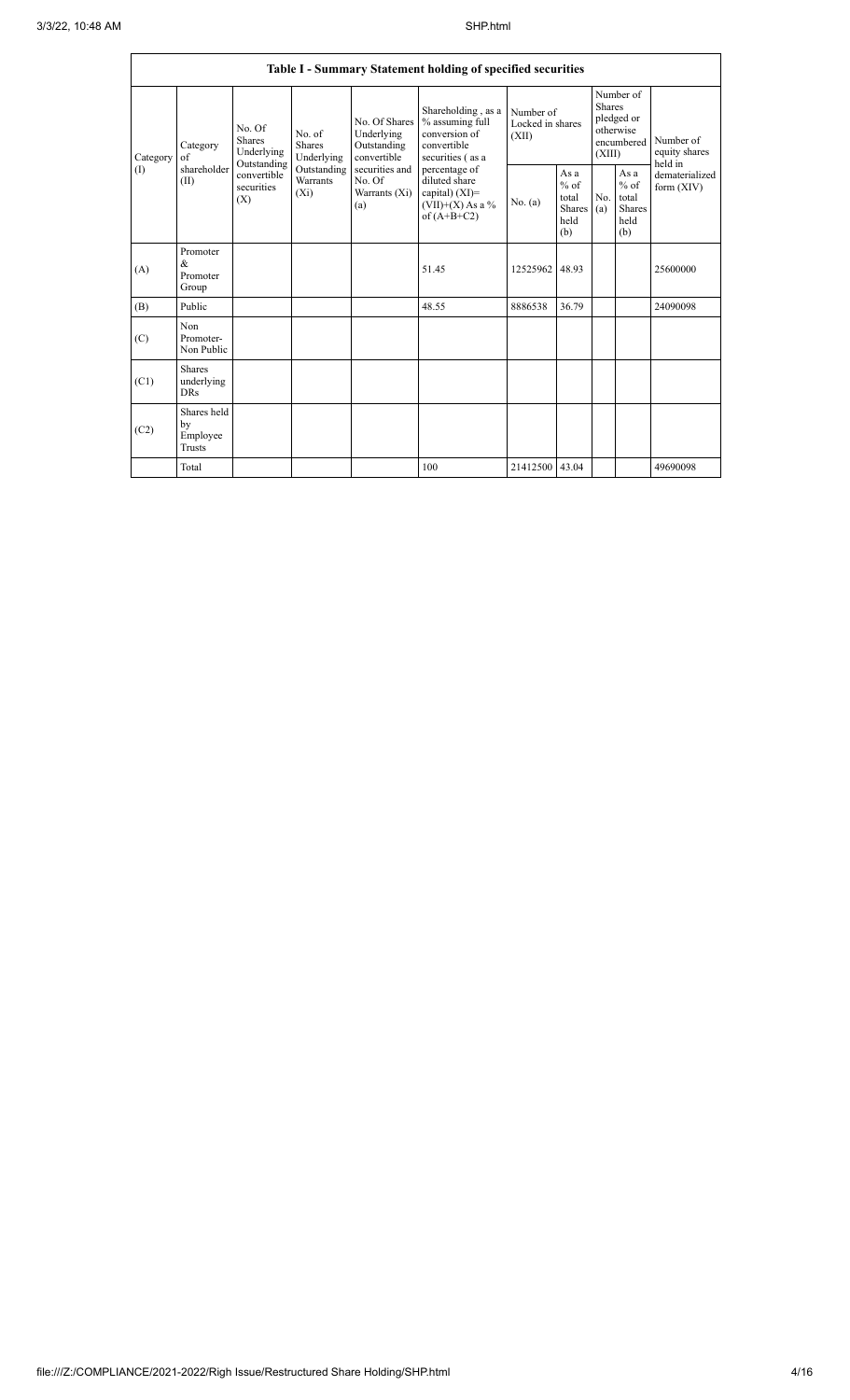|                                                                                                | Table II - Statement showing shareholding pattern of the Promoter and Promoter Group                                |                                  |                                             |                                 |                                    |                             |                                                  |                                                                  |               |          |                           |  |
|------------------------------------------------------------------------------------------------|---------------------------------------------------------------------------------------------------------------------|----------------------------------|---------------------------------------------|---------------------------------|------------------------------------|-----------------------------|--------------------------------------------------|------------------------------------------------------------------|---------------|----------|---------------------------|--|
|                                                                                                |                                                                                                                     |                                  |                                             | No.<br>Of                       | No. Of                             | Total nos.                  | Shareholding<br>as a $%$ of<br>total no. of      | Number of Voting Rights held in each<br>class of securities (IX) |               |          |                           |  |
| Sr.                                                                                            | Category $\&$<br>Name of the<br>Shareholders (I)                                                                    | Nos. Of<br>shareholders<br>(III) | No. of<br>fully paid<br>up equity<br>shares | Partly<br>paid-<br>up<br>equity | shares<br>underlying<br>Depository | shares<br>held<br>$(VII) =$ | shares<br><i>(calculated)</i><br>as per          | No of Voting (XIV) Rights                                        |               |          | Total<br>as a %<br>of     |  |
|                                                                                                |                                                                                                                     |                                  | held $(IV)$                                 | shares<br>held<br>(V)           | Receipts<br>(VI)                   | $(IV)+$<br>$(V)$ + $(VI)$   | SCRR,<br>1957) (VIII)<br>As a % of<br>$(A+B+C2)$ | Class eg:<br>X                                                   | Class<br>eg:y | Total    | Total<br>Voting<br>rights |  |
| A                                                                                              | Table II - Statement showing shareholding pattern of the Promoter and Promoter Group                                |                                  |                                             |                                 |                                    |                             |                                                  |                                                                  |               |          |                           |  |
| (1)                                                                                            | Indian                                                                                                              |                                  |                                             |                                 |                                    |                             |                                                  |                                                                  |               |          |                           |  |
| (a)                                                                                            | Individuals/Hindu<br>undivided Family                                                                               | 16                               | 25000000                                    |                                 |                                    | 25000000                    | 50.25                                            | 25000000                                                         |               | 25000000 | 50.25                     |  |
| (d)                                                                                            | Any Other<br>(specify)                                                                                              | 1                                | 600000                                      |                                 |                                    | 600000                      | 1.21                                             | 600000                                                           |               | 600000   | 1.21                      |  |
| Sub-Total<br>(A)(1)                                                                            |                                                                                                                     | 17                               | 25600000                                    |                                 |                                    | 25600000                    | 51.45                                            | 25600000                                                         |               | 25600000 | 51.45                     |  |
| (2)                                                                                            | Foreign                                                                                                             |                                  |                                             |                                 |                                    |                             |                                                  |                                                                  |               |          |                           |  |
| Total<br>Shareholding<br>of Promoter<br>and<br>Promoter<br>Group $(A)=$<br>$(A)(1)+(A)$<br>(2) |                                                                                                                     | 17                               | 25600000                                    |                                 |                                    | 25600000 51.45              |                                                  | 25600000                                                         |               | 25600000 | 51.45                     |  |
| B                                                                                              | Table III - Statement showing shareholding pattern of the Public shareholder                                        |                                  |                                             |                                 |                                    |                             |                                                  |                                                                  |               |          |                           |  |
| (1)                                                                                            | Institutions                                                                                                        |                                  |                                             |                                 |                                    |                             |                                                  |                                                                  |               |          |                           |  |
| (e)                                                                                            | Foreign Portfolio<br>Investors                                                                                      | $\mathbf{1}$                     | 3571344                                     |                                 |                                    | 3571344                     | 7.18                                             | 3571344                                                          |               | 3571344  | 7.18                      |  |
| Sub-Total<br>(B)(1)                                                                            |                                                                                                                     | 1                                | 3571344                                     |                                 |                                    | 3571344                     | 7.18                                             | 3571344                                                          |               | 3571344  | 7.18                      |  |
| (2)                                                                                            | Central<br>Government/<br>State<br>Government(s)<br>President of India                                              | 1                                | 6543                                        |                                 |                                    | 6543                        | 0.01                                             | 6543                                                             |               | 6543     | 0.01                      |  |
| Sub-Total<br>(B)(2)                                                                            |                                                                                                                     | 1                                | 6543                                        |                                 |                                    | 6543                        | 0.01                                             | 6543                                                             |               | 6543     | 0.01                      |  |
| (3)                                                                                            | Non-institutions                                                                                                    |                                  |                                             |                                 |                                    |                             |                                                  |                                                                  |               |          |                           |  |
| (a(i))                                                                                         | Individuals -<br>i.Individual<br>shareholders<br>holding nominal<br>share capital up<br>to Rs. 2 lakhs.             | 3614                             | 1624597                                     |                                 |                                    | 1624597                     | 3.27                                             | 1624597                                                          |               | 1624597  | 3.27                      |  |
| (a(ii))                                                                                        | Individuals - ii.<br>Individual<br>shareholders<br>holding nominal<br>share capital in<br>excess of Rs. 2<br>lakhs. | 42                               | 15826409                                    |                                 |                                    | 15826409                    | 31.81                                            | 15826409                                                         |               | 15826409 | 31.81                     |  |
| (e)                                                                                            | Any Other<br>(specify)                                                                                              | 231                              | 3127107                                     |                                 |                                    | 3127107                     | 6.28                                             | 3127107                                                          |               | 3127107  | 6.28                      |  |
| Sub-Total<br>(B)(3)                                                                            |                                                                                                                     | 3887                             | 20578113                                    |                                 |                                    | 20578113                    | 41.36                                            | 20578113                                                         |               | 20578113 | 41.36                     |  |
| <b>Total Public</b><br>Shareholding<br>$(B)=(B)(1)+$<br>$(B)(2)+(B)$<br>(3)                    |                                                                                                                     | 3889                             | 24156000                                    |                                 |                                    | 24156000 48.55              |                                                  | 24156000                                                         |               | 24156000 | 48.55                     |  |
| ${\bf C}$                                                                                      | Table IV - Statement showing shareholding pattern of the Non Promoter- Non Public shareholder                       |                                  |                                             |                                 |                                    |                             |                                                  |                                                                  |               |          |                           |  |
| Total (<br>$A+B+C2$ )                                                                          |                                                                                                                     | 3906                             | 49756000                                    |                                 |                                    | 49756000                    | 100                                              | 49756000                                                         |               | 49756000 | 100                       |  |
| Total<br>$(A+B+C)$                                                                             |                                                                                                                     | 3906                             | 49756000                                    |                                 |                                    | 49756000                    | 100                                              | 49756000                                                         |               | 49756000 | 100                       |  |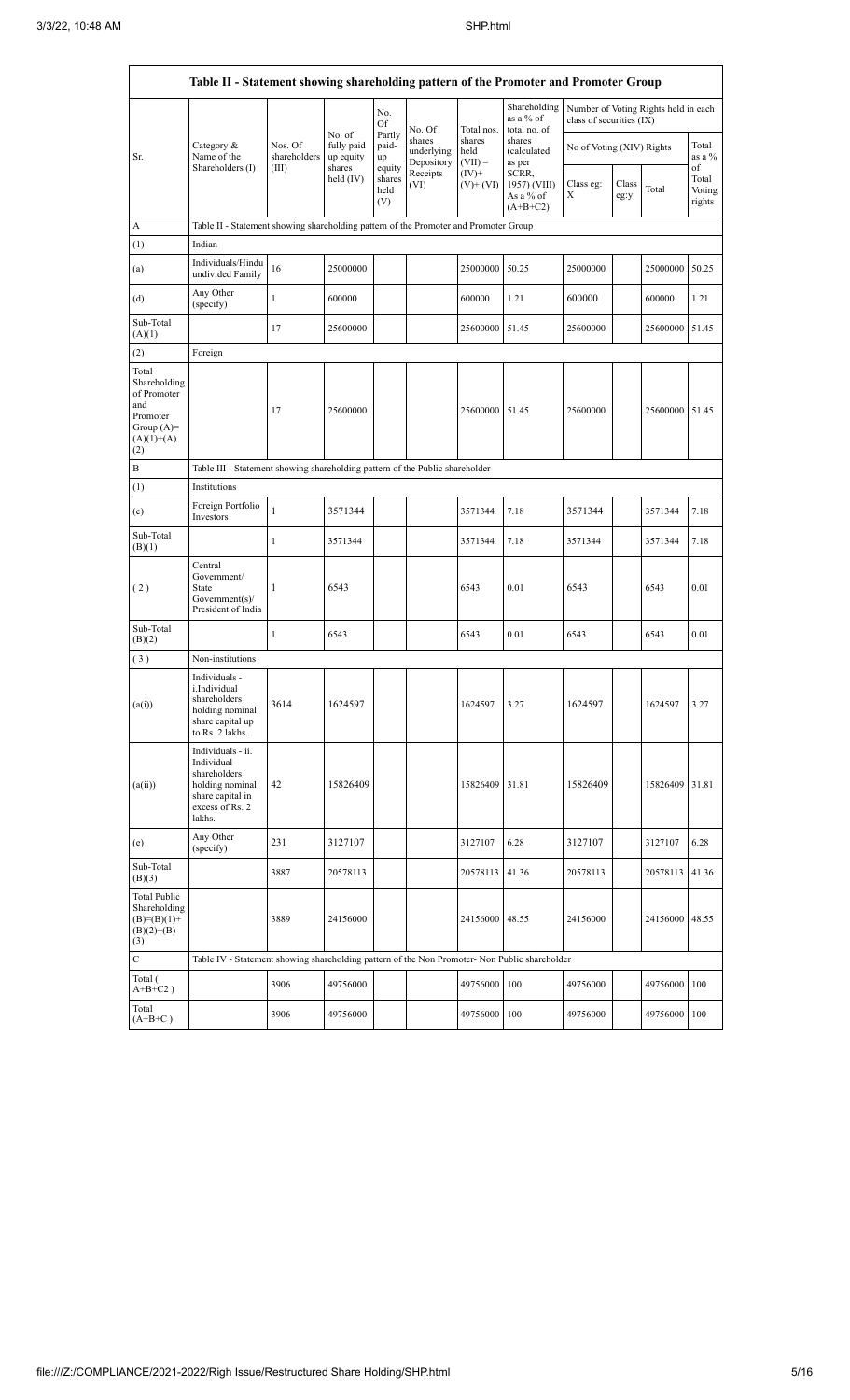|                                                                                         |                                                                                   |                                                                                      |                                                           | Table II - Statement showing shareholding pattern of the Promoter and Promoter Group          |                                        |                                                  |                                                                               |                                                  |                                       |  |  |
|-----------------------------------------------------------------------------------------|-----------------------------------------------------------------------------------|--------------------------------------------------------------------------------------|-----------------------------------------------------------|-----------------------------------------------------------------------------------------------|----------------------------------------|--------------------------------------------------|-------------------------------------------------------------------------------|--------------------------------------------------|---------------------------------------|--|--|
|                                                                                         | No. Of<br>Shares<br>Underlying<br>Outstanding<br>convertible<br>securities<br>(X) | No. of<br><b>Shares</b><br>Underlying                                                | No. Of Shares<br>Underlying<br>Outstanding<br>convertible | Shareholding, as a %<br>assuming full<br>conversion of<br>convertible securities (            | Number of<br>Locked in shares<br>(XII) |                                                  | Number of<br><b>Shares</b><br>pledged or<br>otherwise<br>encumbered<br>(XIII) |                                                  | Number of<br>equity shares<br>held in |  |  |
| Sr.                                                                                     |                                                                                   | Outstanding<br>Warrants<br>$(X_i)$                                                   | securities and<br>No. Of<br>Warrants (Xi)<br>(a)          | as a percentage of<br>diluted share capital)<br>$(XI) = (VII)+(X) As a %$<br>of $(A+B+C2)$    | No. (a)                                | As a<br>$%$ of<br>total<br>Shares<br>held<br>(b) | No.<br>(a)                                                                    | As a<br>$%$ of<br>total<br>Shares<br>held<br>(b) | dematerialized<br>form $(XIV)$        |  |  |
| A                                                                                       |                                                                                   | Table II - Statement showing shareholding pattern of the Promoter and Promoter Group |                                                           |                                                                                               |                                        |                                                  |                                                                               |                                                  |                                       |  |  |
| (1)                                                                                     | Indian                                                                            |                                                                                      |                                                           |                                                                                               |                                        |                                                  |                                                                               |                                                  |                                       |  |  |
| (a)                                                                                     |                                                                                   |                                                                                      |                                                           | 50.25                                                                                         | 12312489                               | 49.25                                            |                                                                               |                                                  | 25000000                              |  |  |
| (d)                                                                                     |                                                                                   |                                                                                      |                                                           | 1.21                                                                                          | 213473                                 | 35.58                                            |                                                                               |                                                  | 600000                                |  |  |
| Sub-Total (A)<br>(1)                                                                    |                                                                                   |                                                                                      |                                                           | 51.45                                                                                         | 12525962 48.93                         |                                                  |                                                                               |                                                  | 25600000                              |  |  |
| (2)                                                                                     | Foreign                                                                           |                                                                                      |                                                           |                                                                                               |                                        |                                                  |                                                                               |                                                  |                                       |  |  |
| Total<br>Shareholding<br>of Promoter<br>and Promoter<br>Group $(A)=$<br>$(A)(1)+(A)(2)$ |                                                                                   |                                                                                      |                                                           | 51.45                                                                                         | 12525962                               | 48.93                                            |                                                                               |                                                  | 25600000                              |  |  |
| B                                                                                       |                                                                                   |                                                                                      |                                                           | Table III - Statement showing shareholding pattern of the Public shareholder                  |                                        |                                                  |                                                                               |                                                  |                                       |  |  |
| (1)                                                                                     | Institutions                                                                      |                                                                                      |                                                           |                                                                                               |                                        |                                                  |                                                                               |                                                  |                                       |  |  |
| (e)                                                                                     |                                                                                   |                                                                                      |                                                           | 7.18                                                                                          | 2000000                                | 56                                               |                                                                               |                                                  | 3571344                               |  |  |
| Sub-Total (B)<br>(1)                                                                    |                                                                                   |                                                                                      |                                                           | 7.18                                                                                          | 2000000                                | 56                                               |                                                                               |                                                  | 3571344                               |  |  |
| (2)                                                                                     |                                                                                   |                                                                                      |                                                           | 0.01                                                                                          | $\boldsymbol{0}$                       | $\overline{0}$                                   |                                                                               |                                                  | 6543                                  |  |  |
| Sub-Total (B)<br>(2)                                                                    |                                                                                   |                                                                                      |                                                           | 0.01                                                                                          | $\mathbf{0}$                           | $\bf{0}$                                         |                                                                               |                                                  | 6543                                  |  |  |
| (3)                                                                                     | Non-institutions                                                                  |                                                                                      |                                                           |                                                                                               |                                        |                                                  |                                                                               |                                                  |                                       |  |  |
| (a(i))                                                                                  |                                                                                   |                                                                                      |                                                           | 3.27                                                                                          | $\mathbf{0}$                           | $\mathbf{0}$                                     |                                                                               |                                                  | 1560695                               |  |  |
| (a(ii))                                                                                 |                                                                                   |                                                                                      |                                                           | 31.81                                                                                         | 6886538                                | 43.51                                            |                                                                               |                                                  | 15826409                              |  |  |
| (e)                                                                                     |                                                                                   |                                                                                      |                                                           | 6.28                                                                                          | $\boldsymbol{0}$                       | $\bf{0}$                                         |                                                                               |                                                  | 3125107                               |  |  |
| Sub-Total (B)<br>(3)                                                                    |                                                                                   |                                                                                      |                                                           | 41.36                                                                                         | 6886538                                | 33.47                                            |                                                                               |                                                  | 20512211                              |  |  |
| <b>Total Public</b><br>Shareholding<br>$(B)=(B)(1)+$<br>$(B)(2)+(B)(3)$                 |                                                                                   |                                                                                      |                                                           | 48.55                                                                                         | 8886538                                | 36.79                                            |                                                                               |                                                  | 24090098                              |  |  |
| C                                                                                       |                                                                                   |                                                                                      |                                                           | Table IV - Statement showing shareholding pattern of the Non Promoter- Non Public shareholder |                                        |                                                  |                                                                               |                                                  |                                       |  |  |
| Total (<br>$A+B+C2$ )                                                                   |                                                                                   |                                                                                      |                                                           | 100                                                                                           | 21412500                               | 43.04                                            |                                                                               |                                                  | 49690098                              |  |  |
| Total<br>$(A+B+C)$                                                                      |                                                                                   |                                                                                      |                                                           | 100                                                                                           | 21412500                               | 43.04                                            |                                                                               |                                                  | 49690098                              |  |  |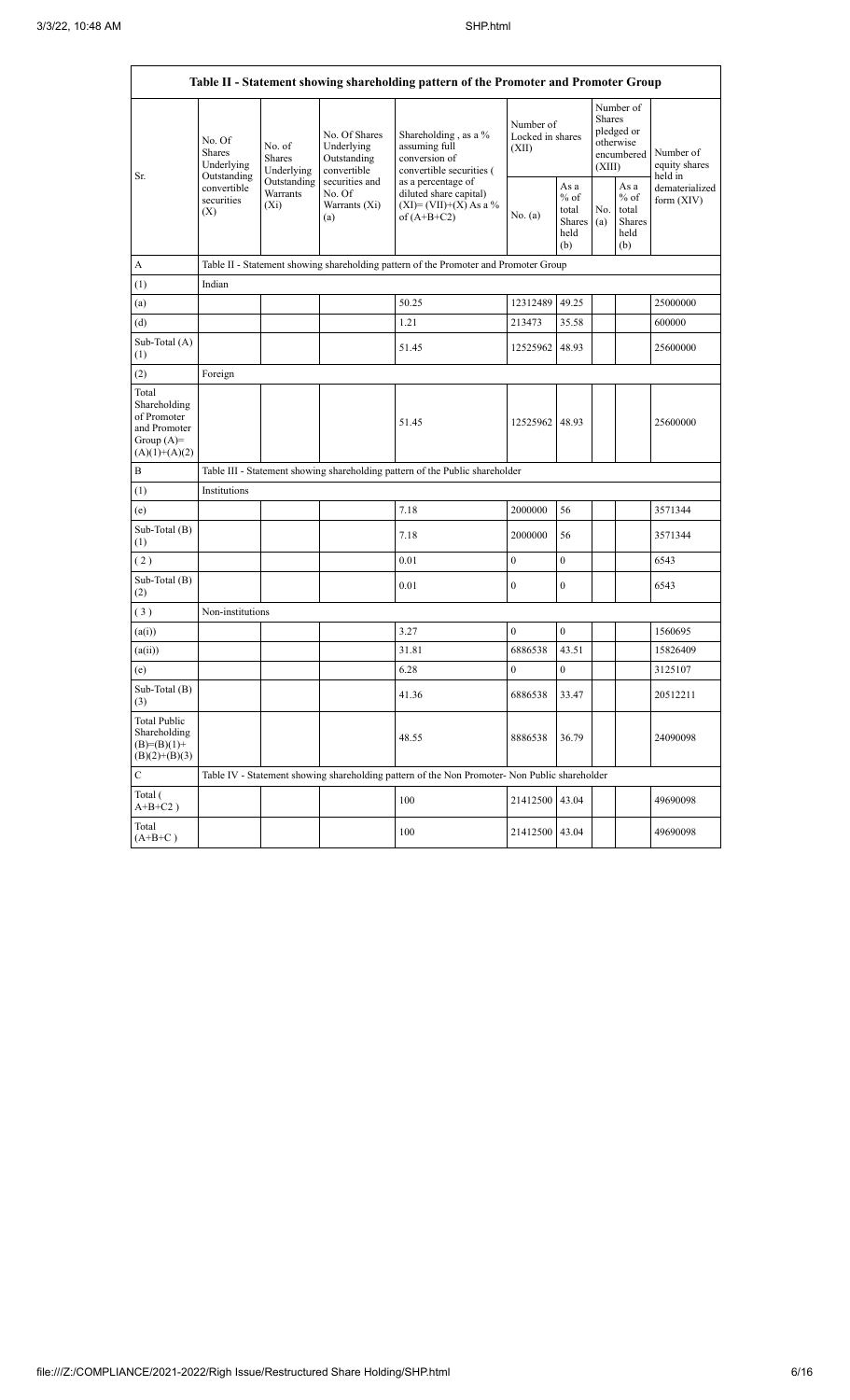| Individuals/Hindu undivided Family                                                                                                                                                         |                      |                 |                |                        |                         |                         |             |  |  |  |  |
|--------------------------------------------------------------------------------------------------------------------------------------------------------------------------------------------|----------------------|-----------------|----------------|------------------------|-------------------------|-------------------------|-------------|--|--|--|--|
| Searial No.                                                                                                                                                                                | $\mathbf{1}$         | $\sqrt{2}$      | 3              | $\overline{4}$         | 5                       | 6                       | $\tau$      |  |  |  |  |
| Name of the<br>Shareholders (I)                                                                                                                                                            | Arun Kumar<br>Poddar | Kamal<br>Poddar | Vinita Patodia | Sunil Kumar<br>Patodia | Suyash Sunil<br>Patodia | Hemlata Kamal<br>Poddar | Sonu Poddar |  |  |  |  |
| PAN(II)                                                                                                                                                                                    | ANHPP9477G           | AJNPP5353K      | ADTPP7048M     | AAXPP0203B             | CNXPP1439A              | AMJPP9451H              | AGIPC0029R  |  |  |  |  |
| No. of fully paid<br>up equity shares<br>held $(IV)$                                                                                                                                       | 4050000              | 4000000         | 3612500        | 2588500                | 2300000                 | 2000000                 | 2000000     |  |  |  |  |
| No. Of Partly paid-<br>up equity shares<br>held(V)                                                                                                                                         |                      |                 |                |                        |                         |                         |             |  |  |  |  |
| No. Of shares<br>underlying<br>Depository<br>Receipts (VI)                                                                                                                                 |                      |                 |                |                        |                         |                         |             |  |  |  |  |
| Total nos. shares<br>held $(VII) = (IV) +$<br>$(V)$ + $(VI)$                                                                                                                               | 4050000              | 4000000         | 3612500        | 2588500                | 2300000                 | 2000000                 | 2000000     |  |  |  |  |
| Shareholding as a<br>% of total no. of<br>shares (calculated<br>as per SCRR,<br>1957) (VIII) As a<br>% of $(A+B+C2)$                                                                       | 8.14                 | 8.04            | 7.26           | 5.2                    | 4.62                    | 4.02                    | 4.02        |  |  |  |  |
| Number of Voting Rights held in each class of securities (IX)                                                                                                                              |                      |                 |                |                        |                         |                         |             |  |  |  |  |
| Class eg: $X$                                                                                                                                                                              | 4050000              | 4000000         | 3612500        | 2588500                | 2300000                 | 2000000                 | 2000000     |  |  |  |  |
| Class eg:y                                                                                                                                                                                 |                      |                 |                |                        |                         |                         |             |  |  |  |  |
| Total                                                                                                                                                                                      | 4050000              | 4000000         | 3612500        | 2588500                | 2300000                 | 2000000                 | 2000000     |  |  |  |  |
| Total as a % of<br>Total Voting rights                                                                                                                                                     | 8.14                 | 8.04            | 7.26           | 5.2                    | 4.62                    | 4.02                    | 4.02        |  |  |  |  |
| No. Of Shares<br>Underlying<br>Outstanding<br>convertible<br>securities $(X)$                                                                                                              |                      |                 |                |                        |                         |                         |             |  |  |  |  |
| No. of Shares<br>Underlying<br>Outstanding<br>Warrants (Xi)                                                                                                                                |                      |                 |                |                        |                         |                         |             |  |  |  |  |
| No. Of Shares<br>Underlying<br>Outstanding<br>convertible<br>securities and No.<br>Of Warrants (Xi)<br>(a)                                                                                 |                      |                 |                |                        |                         |                         |             |  |  |  |  |
| Shareholding, as a<br>$%$ assuming full<br>conversion of<br>convertible<br>securities (as a<br>percentage of<br>diluted share<br>capital) (XI)=<br>$(VII)+(Xi)(a) As a$<br>% of $(A+B+C2)$ | 8.14                 | 8.04            | 7.26           | 5.2                    | 4.62                    | 4.02                    | 4.02        |  |  |  |  |
| Number of Locked in shares (XII)                                                                                                                                                           |                      |                 |                |                        |                         |                         |             |  |  |  |  |
| No. $(a)$                                                                                                                                                                                  | 1950000              | 1499989         | 3612500        | 1350000                | 2000000                 | 1150000                 | 750000      |  |  |  |  |
| As a % of total<br>Shares held (b)                                                                                                                                                         | 48.15                | 37.5            | 100            | 52.15                  | 86.96                   | 57.5                    | 37.5        |  |  |  |  |
| Number of Shares pledged or otherwise encumbered (XIII)                                                                                                                                    |                      |                 |                |                        |                         |                         |             |  |  |  |  |
| No. $(a)$                                                                                                                                                                                  |                      |                 |                |                        |                         |                         |             |  |  |  |  |
| As a % of total<br>Shares held (b)                                                                                                                                                         |                      |                 |                |                        |                         |                         |             |  |  |  |  |
| Number of equity<br>shares held in<br>dematerialized<br>form $(XIV)$                                                                                                                       | 4050000              | 4000000         | 3612500        | 2588500                | 2300000                 | 2000000                 | 2000000     |  |  |  |  |
| Reason for not providing PAN                                                                                                                                                               |                      |                 |                |                        |                         |                         |             |  |  |  |  |
| Reason for not<br>providing PAN                                                                                                                                                            |                      |                 |                |                        |                         |                         |             |  |  |  |  |
| Shareholder type                                                                                                                                                                           | Promoter             | Promoter        | Promoter       | Promoter               | Promoter                | Promoter                | Promoter    |  |  |  |  |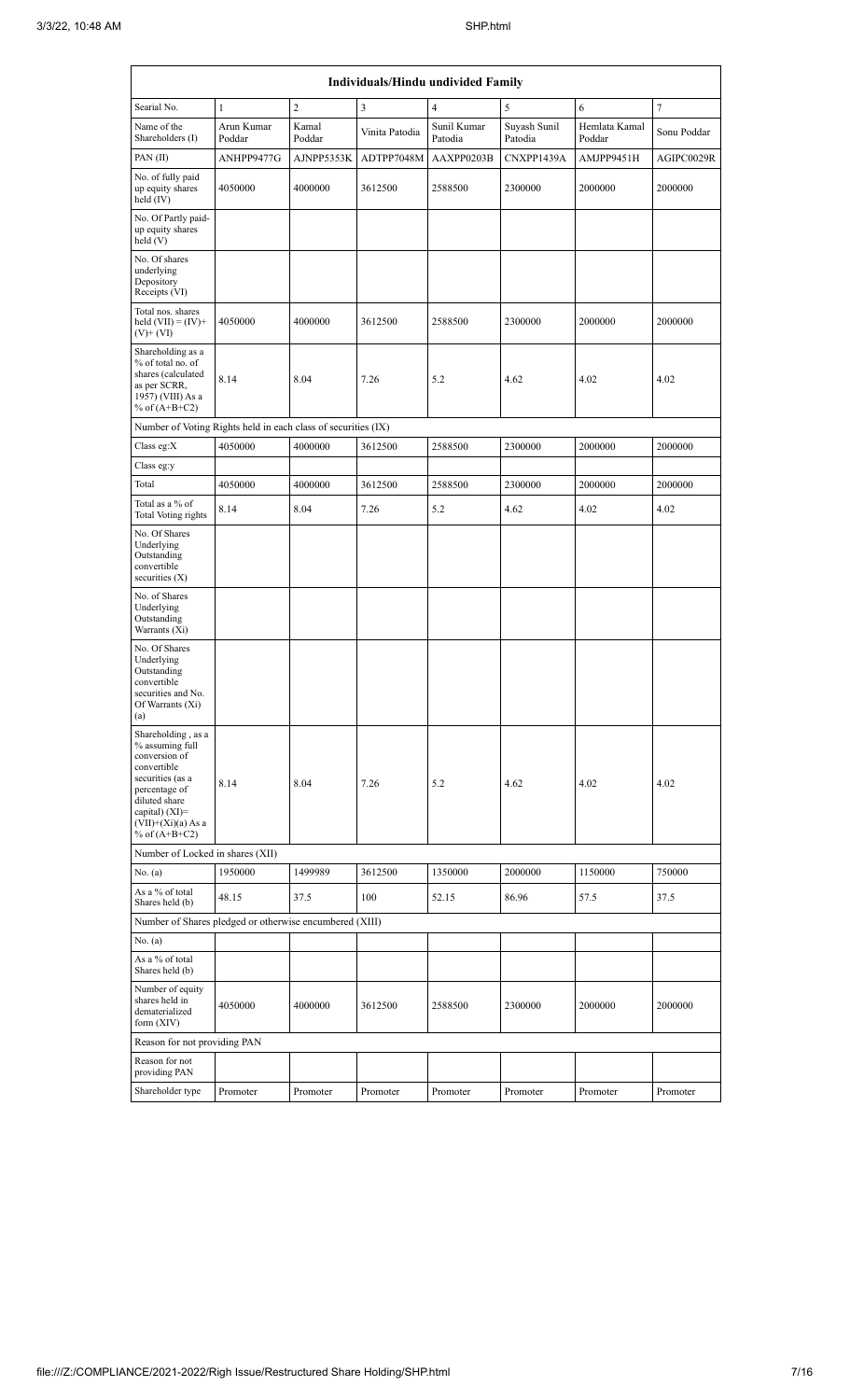| Individuals/Hindu undivided Family                                                                                                                                                       |                         |                  |                        |                        |                              |                               |                          |  |  |  |
|------------------------------------------------------------------------------------------------------------------------------------------------------------------------------------------|-------------------------|------------------|------------------------|------------------------|------------------------------|-------------------------------|--------------------------|--|--|--|
| Searial No.                                                                                                                                                                              | 8                       | 9                | 10                     | 11                     | 12                           | 13                            | 14                       |  |  |  |
| Name of the<br>Shareholders (I)                                                                                                                                                          | Archana Anil<br>Patodia | Anil C Patodia   | Aastha Anil<br>Patodia | Aayush Anil<br>Patodia | Anil Chothmal<br>Patodia HUF | Sunil Chothmal<br>Patodia HUF | Arun Kumar<br>Poddar HUF |  |  |  |
| PAN(II)                                                                                                                                                                                  | AGZPP2397L              | AFMPP7771G       | CYRPP9441H             | CNXPP1381D             | AAAHA4542B                   | AAAHS9276C                    | AAMHA1752K               |  |  |  |
| No. of fully paid<br>up equity shares<br>held (IV)                                                                                                                                       | 1575000                 | 1100000          | 300000                 | 300000                 | 300000                       | 300000                        | 225000                   |  |  |  |
| No. Of Partly paid-<br>up equity shares<br>held(V)                                                                                                                                       |                         |                  |                        |                        |                              |                               |                          |  |  |  |
| No. Of shares<br>underlying<br>Depository<br>Receipts (VI)                                                                                                                               |                         |                  |                        |                        |                              |                               |                          |  |  |  |
| Total nos. shares<br>held $(VII) = (IV) +$<br>$(V)$ + $(VI)$                                                                                                                             | 1575000                 | 1100000          | 300000                 | 300000                 | 300000                       | 300000                        | 225000                   |  |  |  |
| Shareholding as a<br>% of total no. of<br>shares (calculated<br>as per SCRR,<br>1957) (VIII) As a<br>% of $(A+B+C2)$                                                                     | 3.17                    | 2.21             | 0.6                    | 0.6                    | 0.6                          | 0.6                           | 0.45                     |  |  |  |
| Number of Voting Rights held in each class of securities (IX)                                                                                                                            |                         |                  |                        |                        |                              |                               |                          |  |  |  |
| Class eg: $X$                                                                                                                                                                            | 1575000                 | 1100000          | 300000                 | 300000                 | 300000                       | 300000                        | 225000                   |  |  |  |
| Class eg:y                                                                                                                                                                               |                         |                  |                        |                        |                              |                               |                          |  |  |  |
| Total                                                                                                                                                                                    | 1575000                 | 1100000          | 300000                 | 300000                 | 300000                       | 300000                        | 225000                   |  |  |  |
| Total as a % of<br><b>Total Voting rights</b>                                                                                                                                            | 3.17                    | 2.21             | 0.6                    | 0.6                    | 0.6                          | 0.6                           | 0.45                     |  |  |  |
| No. Of Shares<br>Underlying<br>Outstanding<br>convertible<br>securities $(X)$                                                                                                            |                         |                  |                        |                        |                              |                               |                          |  |  |  |
| No. of Shares<br>Underlying<br>Outstanding<br>Warrants (Xi)                                                                                                                              |                         |                  |                        |                        |                              |                               |                          |  |  |  |
| No. Of Shares<br>Underlying<br>Outstanding<br>convertible<br>securities and No.<br>Of Warrants (Xi)<br>(a)                                                                               |                         |                  |                        |                        |                              |                               |                          |  |  |  |
| Shareholding, as a<br>% assuming full<br>conversion of<br>convertible<br>securities (as a<br>percentage of<br>diluted share<br>capital) (XI)=<br>$(VII)+(Xi)(a)$ As a<br>% of $(A+B+C2)$ | 3.17                    | 2.21             | 0.6                    | 0.6                    | 0.6                          | 0.6                           | 0.45                     |  |  |  |
| Number of Locked in shares (XII)                                                                                                                                                         |                         |                  |                        |                        |                              |                               |                          |  |  |  |
| No. (a)                                                                                                                                                                                  | $\boldsymbol{0}$        | $\boldsymbol{0}$ | $\boldsymbol{0}$       | $\mathbf{0}$           | $\boldsymbol{0}$             | $\boldsymbol{0}$              | $\mathbf{0}$             |  |  |  |
| As a % of total<br>Shares held (b)                                                                                                                                                       | $\overline{0}$          | 0                | $\boldsymbol{0}$       | 0                      | $\boldsymbol{0}$             | $\boldsymbol{0}$              | $\boldsymbol{0}$         |  |  |  |
| Number of Shares pledged or otherwise encumbered (XIII)                                                                                                                                  |                         |                  |                        |                        |                              |                               |                          |  |  |  |
| No. (a)                                                                                                                                                                                  |                         |                  |                        |                        |                              |                               |                          |  |  |  |
| As a % of total<br>Shares held (b)                                                                                                                                                       |                         |                  |                        |                        |                              |                               |                          |  |  |  |
| Number of equity<br>shares held in<br>dematerialized<br>form (XIV)                                                                                                                       | 1575000                 | 1100000          | 300000                 | 300000                 | 300000                       | 300000                        | 225000                   |  |  |  |
| Reason for not providing PAN                                                                                                                                                             |                         |                  |                        |                        |                              |                               |                          |  |  |  |
| Reason for not<br>providing PAN                                                                                                                                                          |                         |                  |                        |                        |                              |                               |                          |  |  |  |
| Shareholder type                                                                                                                                                                         | Promoter                | Promoter         | Promoter               | Promoter               | Promoter                     | Promoter                      | Promoter                 |  |  |  |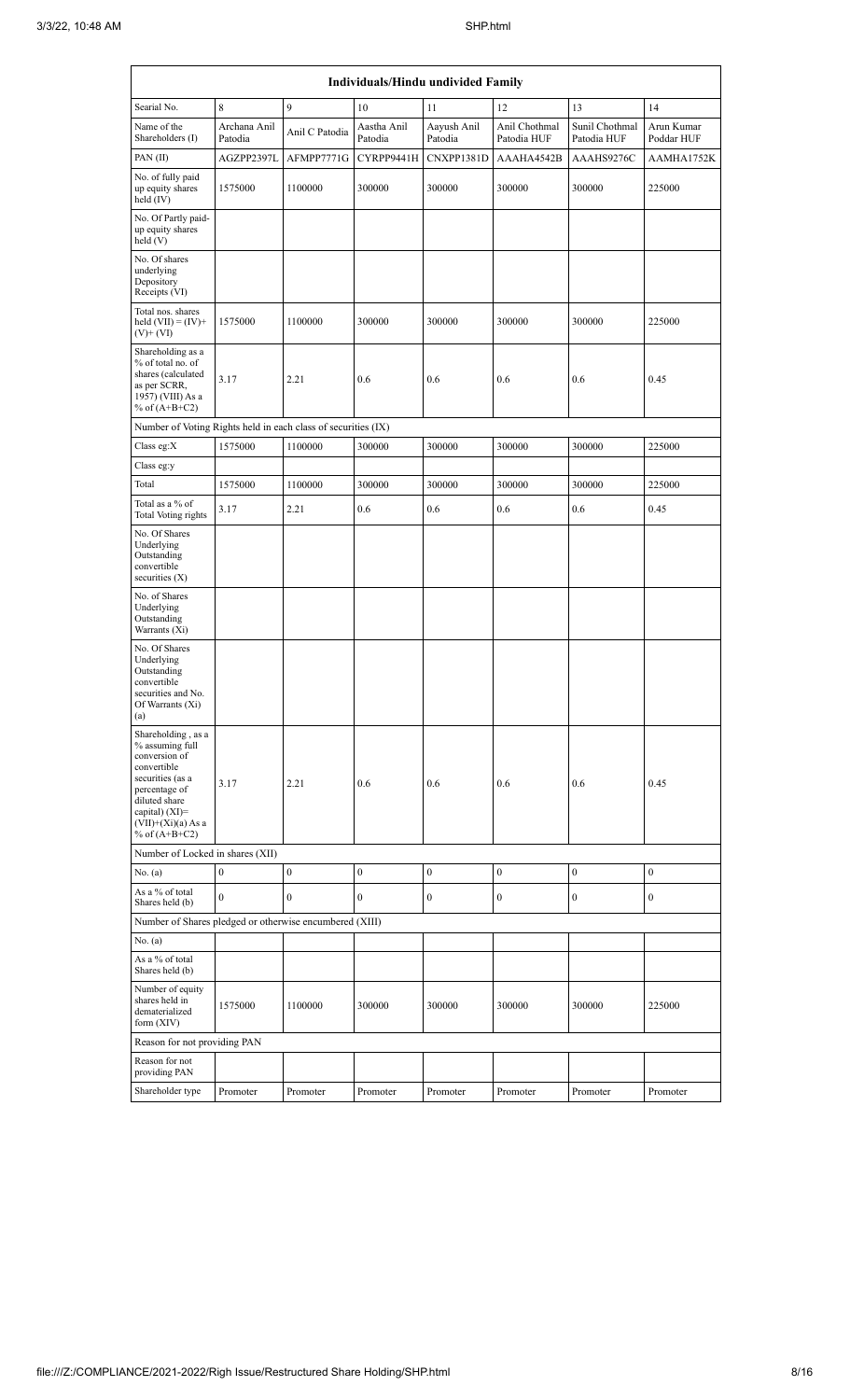| Individuals/Hindu undivided Family                                                                                                                                                       |                                                               |                  |                       |  |  |  |  |  |  |  |
|------------------------------------------------------------------------------------------------------------------------------------------------------------------------------------------|---------------------------------------------------------------|------------------|-----------------------|--|--|--|--|--|--|--|
| Searial No.                                                                                                                                                                              | 15                                                            | 16               |                       |  |  |  |  |  |  |  |
| Name of the<br>Shareholders (I)                                                                                                                                                          | Kamal Poddar HUF                                              | Shreya Patodia   | Click here to go back |  |  |  |  |  |  |  |
| PAN(II)                                                                                                                                                                                  | AAHHK1927M                                                    | BSHPP9169F       | Total                 |  |  |  |  |  |  |  |
| No. of fully paid<br>up equity shares<br>held $(IV)$                                                                                                                                     | 225000                                                        | 124000           | 25000000              |  |  |  |  |  |  |  |
| No. Of Partly paid-<br>up equity shares<br>held(V)                                                                                                                                       |                                                               |                  |                       |  |  |  |  |  |  |  |
| No. Of shares<br>underlying<br>Depository<br>Receipts (VI)                                                                                                                               |                                                               |                  |                       |  |  |  |  |  |  |  |
| Total nos. shares<br>held $(VII) = (IV) +$<br>$(V)$ + $(VI)$                                                                                                                             | 225000                                                        | 124000           | 25000000              |  |  |  |  |  |  |  |
| Shareholding as a<br>% of total no. of<br>shares (calculated<br>as per SCRR,<br>1957) (VIII) As a<br>% of $(A+B+C2)$                                                                     | 0.45                                                          | 0.25             | 50.25                 |  |  |  |  |  |  |  |
|                                                                                                                                                                                          | Number of Voting Rights held in each class of securities (IX) |                  |                       |  |  |  |  |  |  |  |
| Class eg: $X$                                                                                                                                                                            | 225000                                                        | 124000           | 25000000              |  |  |  |  |  |  |  |
| Class eg:y                                                                                                                                                                               |                                                               |                  |                       |  |  |  |  |  |  |  |
| Total                                                                                                                                                                                    | 225000                                                        | 124000           | 25000000              |  |  |  |  |  |  |  |
| Total as a % of<br>Total Voting rights                                                                                                                                                   | 0.45                                                          | 0.25             | 50.25                 |  |  |  |  |  |  |  |
| No. Of Shares<br>Underlying<br>Outstanding<br>convertible<br>securities $(X)$                                                                                                            |                                                               |                  |                       |  |  |  |  |  |  |  |
| No. of Shares<br>Underlying<br>Outstanding<br>Warrants (Xi)                                                                                                                              |                                                               |                  |                       |  |  |  |  |  |  |  |
| No. Of Shares<br>Underlying<br>Outstanding<br>convertible<br>securities and No.<br>Of Warrants (Xi)<br>(a)                                                                               |                                                               |                  |                       |  |  |  |  |  |  |  |
| Shareholding, as a<br>% assuming full<br>conversion of<br>convertible<br>securities (as a<br>percentage of<br>diluted share<br>capital) (XI)=<br>$(VII)+(Xi)(a)$ As a<br>% of $(A+B+C2)$ | 0.45                                                          | 0.25             | 50.25                 |  |  |  |  |  |  |  |
| Number of Locked in shares (XII)                                                                                                                                                         |                                                               |                  |                       |  |  |  |  |  |  |  |
| No. (a)                                                                                                                                                                                  | $\boldsymbol{0}$                                              | $\boldsymbol{0}$ | 12312489              |  |  |  |  |  |  |  |
| As a % of total<br>Shares held (b)                                                                                                                                                       | $\boldsymbol{0}$                                              | $\boldsymbol{0}$ | 49.25                 |  |  |  |  |  |  |  |
|                                                                                                                                                                                          | Number of Shares pledged or otherwise encumbered (XIII)       |                  |                       |  |  |  |  |  |  |  |
| No. $(a)$                                                                                                                                                                                |                                                               |                  |                       |  |  |  |  |  |  |  |
| As a % of total<br>Shares held (b)                                                                                                                                                       |                                                               |                  |                       |  |  |  |  |  |  |  |
| Number of equity<br>shares held in<br>dematerialized<br>form $(XIV)$                                                                                                                     | 225000                                                        | 124000           | 25000000              |  |  |  |  |  |  |  |
| Reason for not providing PAN                                                                                                                                                             |                                                               |                  |                       |  |  |  |  |  |  |  |
| Reason for not<br>providing PAN                                                                                                                                                          |                                                               |                  |                       |  |  |  |  |  |  |  |
| Shareholder type                                                                                                                                                                         | Promoter                                                      | Promoter         |                       |  |  |  |  |  |  |  |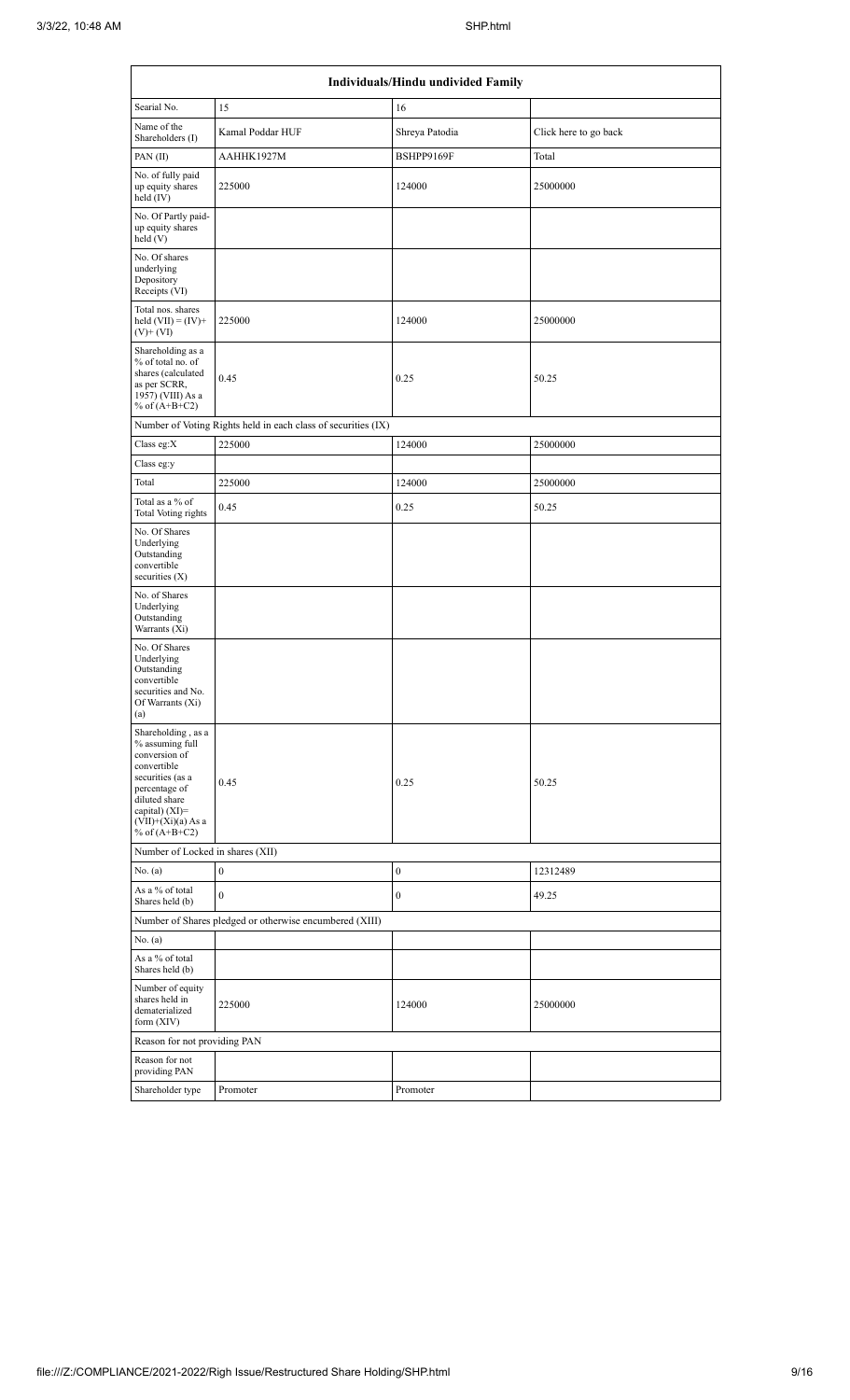| Any Other (specify)                                                                                                                                                                  |                                                               |                       |  |  |  |  |  |  |
|--------------------------------------------------------------------------------------------------------------------------------------------------------------------------------------|---------------------------------------------------------------|-----------------------|--|--|--|--|--|--|
| Searial No.                                                                                                                                                                          | $\mathbf{1}$                                                  |                       |  |  |  |  |  |  |
| Category                                                                                                                                                                             | <b>Bodies Corporate</b>                                       | Click here to go back |  |  |  |  |  |  |
| Name of the<br>Shareholders (I)                                                                                                                                                      | Shree Shakambhari Exims Private Limited                       |                       |  |  |  |  |  |  |
| PAN (II)                                                                                                                                                                             | AAACU9556A                                                    | Total                 |  |  |  |  |  |  |
| No. of the<br>Shareholders (I)                                                                                                                                                       | 1                                                             | 1                     |  |  |  |  |  |  |
| No. of fully paid<br>up equity shares<br>held (IV)                                                                                                                                   | 600000                                                        | 600000                |  |  |  |  |  |  |
| No. Of Partly paid-<br>up equity shares<br>$\text{held}$ (V)                                                                                                                         |                                                               |                       |  |  |  |  |  |  |
| No. Of shares<br>underlying<br>Depository<br>Receipts (VI)                                                                                                                           |                                                               |                       |  |  |  |  |  |  |
| Total nos. shares<br>held $(VII) = (IV) +$<br>$(V)$ + $(VI)$                                                                                                                         | 600000                                                        | 600000                |  |  |  |  |  |  |
| Shareholding as a<br>% of total no. of<br>shares (calculated<br>as per SCRR,<br>1957) (VIII) As a<br>% of $(A+B+C2)$                                                                 | 1.21                                                          | 1.21                  |  |  |  |  |  |  |
|                                                                                                                                                                                      | Number of Voting Rights held in each class of securities (IX) |                       |  |  |  |  |  |  |
| Class eg: X                                                                                                                                                                          | 600000                                                        | 600000                |  |  |  |  |  |  |
| Class eg:y                                                                                                                                                                           |                                                               |                       |  |  |  |  |  |  |
| Total                                                                                                                                                                                | 600000                                                        | 600000                |  |  |  |  |  |  |
| Total as a % of<br><b>Total Voting rights</b>                                                                                                                                        | 1.21                                                          | 1.21                  |  |  |  |  |  |  |
| No. Of Shares<br>Underlying<br>Outstanding<br>convertible<br>securities $(X)$                                                                                                        |                                                               |                       |  |  |  |  |  |  |
| No. of Shares<br>Underlying<br>Outstanding<br>Warrants (Xi)                                                                                                                          |                                                               |                       |  |  |  |  |  |  |
| No. Of Shares<br>Underlying<br>Outstanding<br>convertible<br>securities and No.<br>Of Warrants (Xi)<br>(a)                                                                           |                                                               |                       |  |  |  |  |  |  |
| Shareholding, as a<br>% assuming full<br>conversion of<br>convertible<br>securities (as a<br>percentage of<br>diluted share<br>capital) (XI)=<br>$(VII)+(X)$ As a %<br>of $(A+B+C2)$ | 1.21                                                          | 1.21                  |  |  |  |  |  |  |
| Number of Locked in shares (XII)                                                                                                                                                     |                                                               |                       |  |  |  |  |  |  |
| No. (a)                                                                                                                                                                              | 213473                                                        | 213473                |  |  |  |  |  |  |
| As a % of total<br>Shares held (b)                                                                                                                                                   | 35.58                                                         | 35.58                 |  |  |  |  |  |  |
|                                                                                                                                                                                      | Number of Shares pledged or otherwise encumbered (XIII)       |                       |  |  |  |  |  |  |
| No. (a)<br>As a % of total                                                                                                                                                           |                                                               |                       |  |  |  |  |  |  |
| Shares held (b)<br>Number of equity<br>shares held in<br>dematerialized<br>form (XIV)                                                                                                | 600000                                                        | 600000                |  |  |  |  |  |  |
| Reason for not providing PAN                                                                                                                                                         |                                                               |                       |  |  |  |  |  |  |
| Reason for not<br>providing PAN                                                                                                                                                      |                                                               |                       |  |  |  |  |  |  |
| Shareholder type                                                                                                                                                                     | Promoter                                                      |                       |  |  |  |  |  |  |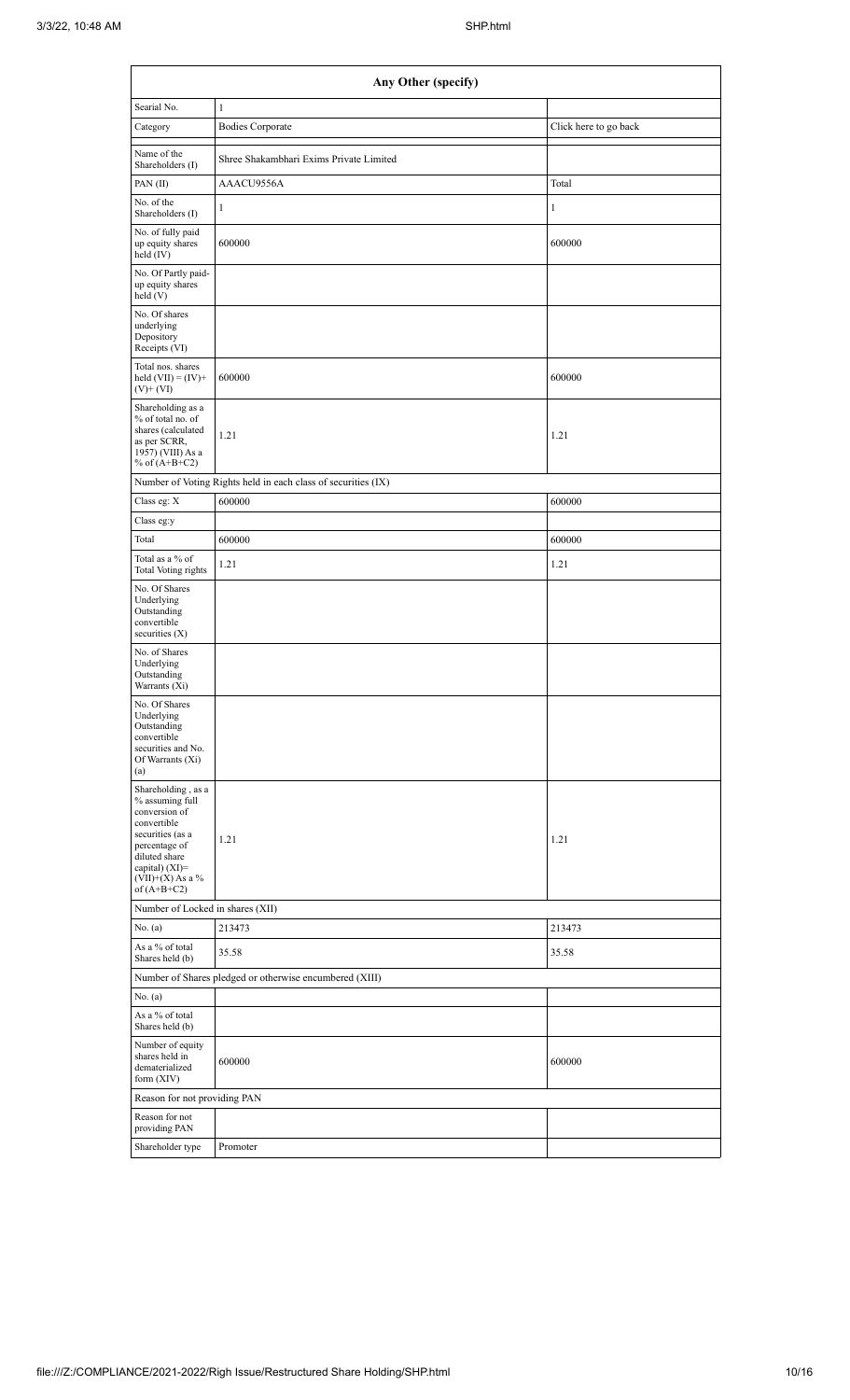|                                                                                                                                                                                        | <b>Foreign Portfolio Investors</b>                            |                       |  |  |  |  |  |  |  |
|----------------------------------------------------------------------------------------------------------------------------------------------------------------------------------------|---------------------------------------------------------------|-----------------------|--|--|--|--|--|--|--|
| Searial No.                                                                                                                                                                            | $\mathbf{1}$                                                  |                       |  |  |  |  |  |  |  |
| Name of the<br>Shareholders (I)                                                                                                                                                        | Genesis Grand General Trading L.L.C                           | Click here to go back |  |  |  |  |  |  |  |
| PAN $(II)$                                                                                                                                                                             | AAHCG8252G                                                    | Total                 |  |  |  |  |  |  |  |
| No. of fully paid<br>up equity shares<br>held $(IV)$                                                                                                                                   | 3571344                                                       | 3571344               |  |  |  |  |  |  |  |
| No. Of Partly paid-<br>up equity shares<br>held(V)                                                                                                                                     |                                                               |                       |  |  |  |  |  |  |  |
| No. Of shares<br>underlying<br>Depository<br>Receipts (VI)                                                                                                                             |                                                               |                       |  |  |  |  |  |  |  |
| Total nos. shares<br>held $(VII) = (IV) +$<br>$(V)$ + $(VI)$                                                                                                                           | 3571344                                                       | 3571344               |  |  |  |  |  |  |  |
| Shareholding as a<br>% of total no. of<br>shares (calculated<br>as per SCRR,<br>1957) (VIII) As a<br>% of $(A+B+C2)$                                                                   | 7.18                                                          | 7.18                  |  |  |  |  |  |  |  |
|                                                                                                                                                                                        | Number of Voting Rights held in each class of securities (IX) |                       |  |  |  |  |  |  |  |
| Class eg: X                                                                                                                                                                            | 3571344                                                       | 3571344               |  |  |  |  |  |  |  |
| Class eg:y                                                                                                                                                                             |                                                               |                       |  |  |  |  |  |  |  |
| Total                                                                                                                                                                                  | 3571344                                                       | 3571344               |  |  |  |  |  |  |  |
| Total as a % of<br>Total Voting rights                                                                                                                                                 | 7.18                                                          | 7.18                  |  |  |  |  |  |  |  |
| No. Of Shares<br>Underlying<br>Outstanding<br>convertible<br>securities $(X)$                                                                                                          |                                                               |                       |  |  |  |  |  |  |  |
| No. of Shares<br>Underlying<br>Outstanding<br>Warrants (Xi)                                                                                                                            |                                                               |                       |  |  |  |  |  |  |  |
| No. Of Shares<br>Underlying<br>Outstanding<br>convertible<br>securities and No.<br>Of Warrants (Xi)<br>(a)                                                                             |                                                               |                       |  |  |  |  |  |  |  |
| Shareholding, as a<br>% assuming full<br>conversion of<br>convertible<br>securities (as a<br>percentage of<br>diluted share<br>capital) $(XI)=$<br>$(VII)+(X)$ As a %<br>of $(A+B+C2)$ | 7.18                                                          | 7.18                  |  |  |  |  |  |  |  |
| Number of Locked in shares (XII)                                                                                                                                                       |                                                               |                       |  |  |  |  |  |  |  |
| No. (a)                                                                                                                                                                                | 2000000                                                       | 2000000               |  |  |  |  |  |  |  |
| As a % of total<br>Shares held (b)                                                                                                                                                     | 56                                                            | 56                    |  |  |  |  |  |  |  |
| Number of equity<br>shares held in<br>dematerialized<br>form $(XIV)$                                                                                                                   | 3571344                                                       | 3571344               |  |  |  |  |  |  |  |
| Reason for not providing PAN                                                                                                                                                           |                                                               |                       |  |  |  |  |  |  |  |
| Reason for not<br>providing PAN                                                                                                                                                        |                                                               |                       |  |  |  |  |  |  |  |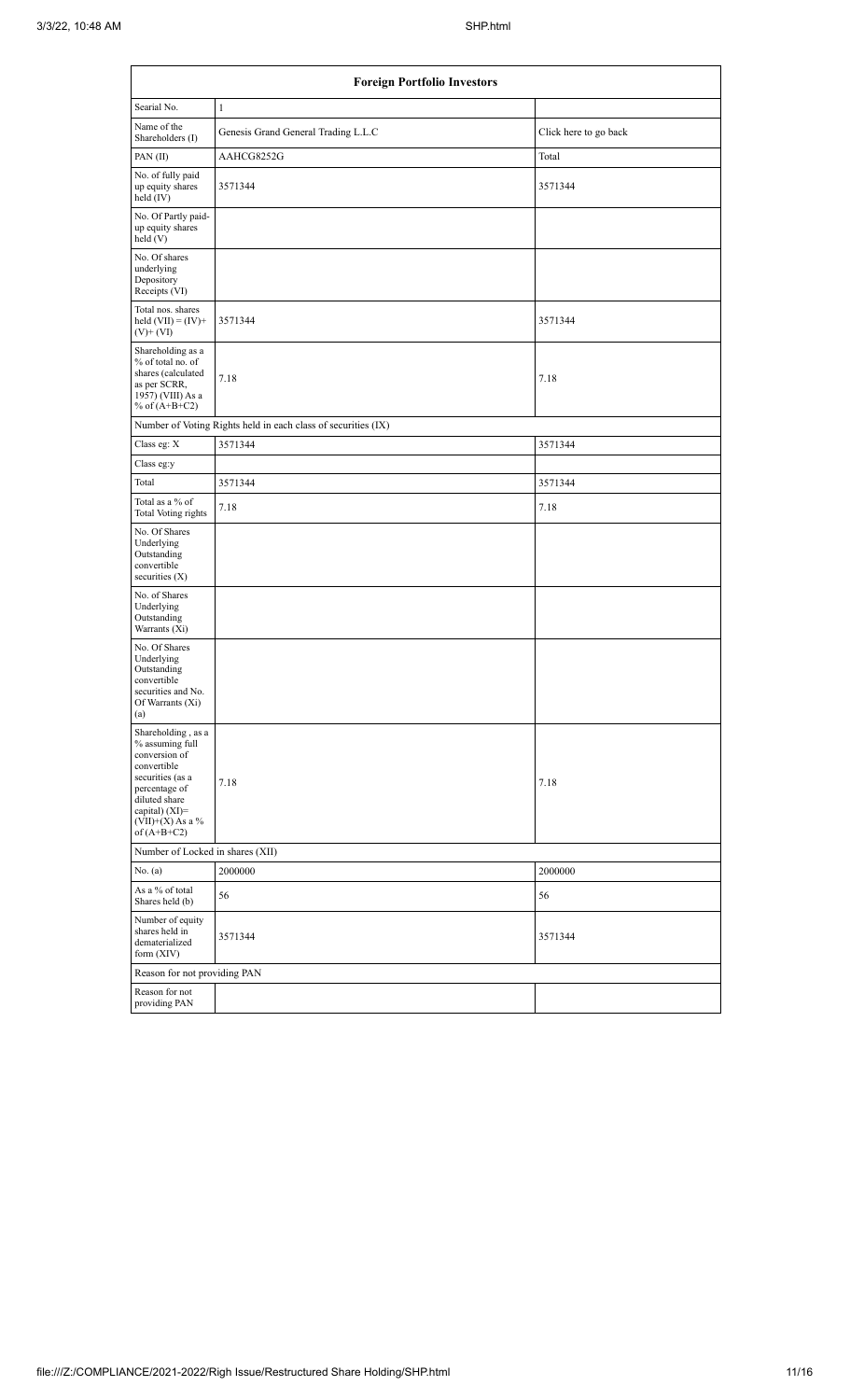|                                                                                                                                                                                        | Individuals - ii. Individual shareholders holding nominal share capital in excess of Rs. 2 lakhs. |                |                       |                       |                       |              |                  |  |  |  |  |
|----------------------------------------------------------------------------------------------------------------------------------------------------------------------------------------|---------------------------------------------------------------------------------------------------|----------------|-----------------------|-----------------------|-----------------------|--------------|------------------|--|--|--|--|
| Searial No.                                                                                                                                                                            | $\mathbf{1}$                                                                                      | $\overline{2}$ | $\overline{3}$        | $\overline{4}$        | 5                     | 6            | $\tau$           |  |  |  |  |
| Name of the<br>Shareholders (I)                                                                                                                                                        | Madhusudhan<br>Murlidhar Kela                                                                     | Ravi Agrawal   | Suresh Kumar<br>Jajoo | Vimla Suresh<br>Jajoo | Ankit Suresh<br>Jajoo | Seepra Kabra | Sunit Modi       |  |  |  |  |
| PAN (II)                                                                                                                                                                               | AHMPK8610P                                                                                        | ADHPA2891D     | AAFPJ0070J            | ADAPJ8747J            | AIZPJ2803R            | ADOPJ3255B   | ACTPM0448F       |  |  |  |  |
| No. of fully paid<br>up equity shares<br>held (IV)                                                                                                                                     | 6000000                                                                                           | 1000000        | 600000                | 600000                | 600000                | 600000       | 542852           |  |  |  |  |
| No. Of Partly paid-<br>up equity shares<br>held (V)                                                                                                                                    |                                                                                                   |                |                       |                       |                       |              |                  |  |  |  |  |
| No. Of shares<br>underlying<br>Depository<br>Receipts (VI)                                                                                                                             |                                                                                                   |                |                       |                       |                       |              |                  |  |  |  |  |
| Total nos. shares<br>held $(VII) = (IV) +$<br>$(V)$ + $(VI)$                                                                                                                           | 6000000                                                                                           | 1000000        | 600000                | 600000                | 600000                | 600000       | 542852           |  |  |  |  |
| Shareholding as a<br>% of total no. of<br>shares (calculated<br>as per SCRR,<br>1957) (VIII) As a<br>% of $(A+B+C2)$                                                                   | 12.06                                                                                             | 2.01           | 1.21                  | 1.21                  | 1.21                  | 1.21         | 1.09             |  |  |  |  |
|                                                                                                                                                                                        | Number of Voting Rights held in each class of securities (IX)                                     |                |                       |                       |                       |              |                  |  |  |  |  |
| Class eg: X                                                                                                                                                                            | 6000000                                                                                           | 1000000        | 600000                | 600000                | 600000                | 600000       | 542852           |  |  |  |  |
| Class eg:y                                                                                                                                                                             |                                                                                                   |                |                       |                       |                       |              |                  |  |  |  |  |
| Total                                                                                                                                                                                  | 6000000                                                                                           | 1000000        | 600000                | 600000                | 600000                | 600000       | 542852           |  |  |  |  |
| Total as a % of<br>Total Voting rights                                                                                                                                                 | 12.06                                                                                             | 2.01           | 1.21                  | 1.21                  | 1.21                  | 1.21         | 1.09             |  |  |  |  |
| No. Of Shares<br>Underlying<br>Outstanding<br>convertible<br>securities (X)                                                                                                            |                                                                                                   |                |                       |                       |                       |              |                  |  |  |  |  |
| No. of Shares<br>Underlying<br>Outstanding<br>Warrants (Xi)                                                                                                                            |                                                                                                   |                |                       |                       |                       |              |                  |  |  |  |  |
| No. Of Shares<br>Underlying<br>Outstanding<br>convertible<br>securities and No.<br>Of Warrants (Xi)<br>(a)                                                                             |                                                                                                   |                |                       |                       |                       |              |                  |  |  |  |  |
| Shareholding, as a<br>% assuming full<br>conversion of<br>convertible<br>securities (as a<br>percentage of<br>diluted share<br>capital) $(XI)=$<br>$(VII)+(X)$ As a %<br>of $(A+B+C2)$ | 12.06                                                                                             | 2.01           | 1.21                  | 1.21                  | 1.21                  | 1.21         | 1.09             |  |  |  |  |
| Number of Locked in shares (XII)                                                                                                                                                       |                                                                                                   |                |                       |                       |                       |              |                  |  |  |  |  |
| No. (a)                                                                                                                                                                                | $\boldsymbol{0}$                                                                                  | 1000000        | 600000                | 600000                | 600000                | 600000       | $\boldsymbol{0}$ |  |  |  |  |
| As a % of total<br>Shares held (b)                                                                                                                                                     | $\mathbf{0}$                                                                                      | 100            | 100                   | 100                   | 100                   | 100          | $\boldsymbol{0}$ |  |  |  |  |
| Number of equity<br>shares held in<br>dematerialized<br>form $(XIV)$                                                                                                                   | 6000000                                                                                           | 1000000        | 600000                | 600000                | 600000                | 600000       | 542852           |  |  |  |  |
| Reason for not providing PAN                                                                                                                                                           |                                                                                                   |                |                       |                       |                       |              |                  |  |  |  |  |
| Reason for not<br>providing PAN                                                                                                                                                        |                                                                                                   |                |                       |                       |                       |              |                  |  |  |  |  |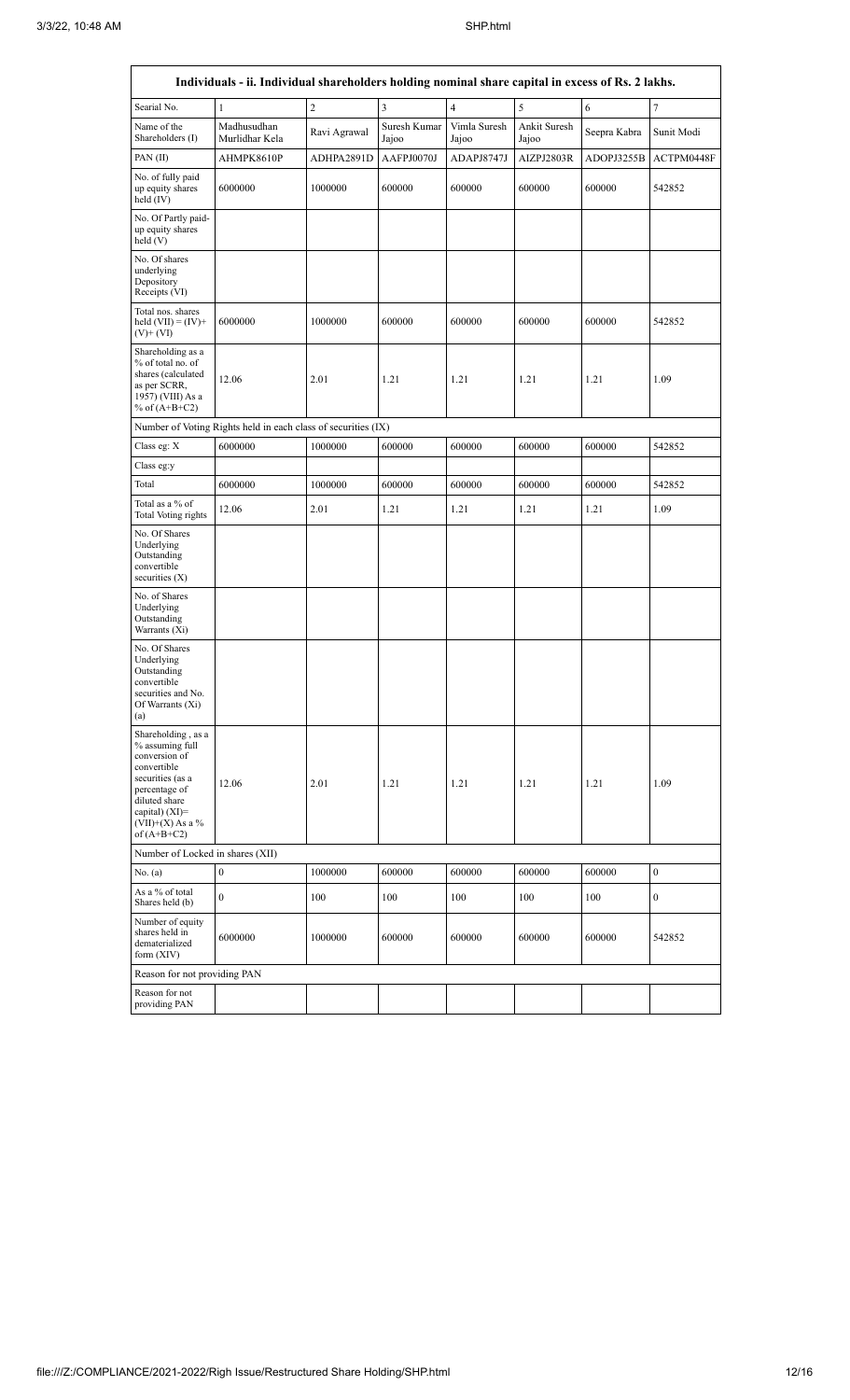| Individuals - ii. Individual shareholders holding nominal share capital in excess of Rs. 2 lakhs.                                                                                    |                          |                                           |                         |                  |              |                          |  |  |  |  |
|--------------------------------------------------------------------------------------------------------------------------------------------------------------------------------------|--------------------------|-------------------------------------------|-------------------------|------------------|--------------|--------------------------|--|--|--|--|
| Searial No.                                                                                                                                                                          | 8                        | 9                                         | 10                      | 11               | 12           |                          |  |  |  |  |
| Name of the<br>Shareholders (I)                                                                                                                                                      | Jitendra Kumar<br>Bhagat | Yogesh<br>Jadhav                          | Nand kishore<br>Agrawal | Chaitali Jadhav  | Lily Agarwal | Click here to go<br>back |  |  |  |  |
| PAN (II)                                                                                                                                                                             | AARPK5564G               | ALFPJ5077Q                                | ACEPA5232C              | BDAPM1524K       | AFRPA4512M   | Total                    |  |  |  |  |
| No. of fully paid<br>up equity shares<br>held $(IV)$                                                                                                                                 | 625000                   | 562500                                    | 500000                  | 500000           | 500000       | 12630352                 |  |  |  |  |
| No. Of Partly paid-<br>up equity shares<br>held(V)                                                                                                                                   |                          |                                           |                         |                  |              |                          |  |  |  |  |
| No. Of shares<br>underlying<br>Depository<br>Receipts (VI)                                                                                                                           |                          |                                           |                         |                  |              |                          |  |  |  |  |
| Total nos. shares<br>held $(VII) = (IV) +$<br>$(V)$ + $(VI)$                                                                                                                         | 625000                   | 562500                                    | 500000                  | 500000           | 500000       | 12630352                 |  |  |  |  |
| Shareholding as a<br>% of total no. of<br>shares (calculated<br>as per SCRR,<br>1957) (VIII) As a<br>% of $(A+B+C2)$                                                                 | 1.26                     | 1.13<br>$\mathbf{1}$<br>$\mathbf{1}$<br>1 |                         |                  | 25.38        |                          |  |  |  |  |
| Number of Voting Rights held in each class of securities (IX)                                                                                                                        |                          |                                           |                         |                  |              |                          |  |  |  |  |
| Class eg: X                                                                                                                                                                          | 625000                   | 562500                                    | 500000                  | 500000           | 500000       | 12630352                 |  |  |  |  |
| Class eg:y                                                                                                                                                                           |                          |                                           |                         |                  |              |                          |  |  |  |  |
| Total                                                                                                                                                                                | 625000                   | 562500                                    | 500000                  | 500000           | 500000       | 12630352                 |  |  |  |  |
| Total as a % of<br><b>Total Voting rights</b>                                                                                                                                        | 1.26                     | 1.13                                      | 1                       | 1                | $\mathbf{1}$ | 25.38                    |  |  |  |  |
| No. Of Shares<br>Underlying<br>Outstanding<br>convertible<br>securities $(X)$                                                                                                        |                          |                                           |                         |                  |              |                          |  |  |  |  |
| No. of Shares<br>Underlying<br>Outstanding<br>Warrants (Xi)                                                                                                                          |                          |                                           |                         |                  |              |                          |  |  |  |  |
| No. Of Shares<br>Underlying<br>Outstanding<br>convertible<br>securities and No.<br>Of Warrants (Xi)<br>(a)                                                                           |                          |                                           |                         |                  |              |                          |  |  |  |  |
| Shareholding, as a<br>% assuming full<br>conversion of<br>convertible<br>securities (as a<br>percentage of<br>diluted share<br>capital) (XI)=<br>$(VII)+(X)$ As a %<br>of $(A+B+C2)$ | 1.26<br>1.13             |                                           | 1                       | 1                | 1            | 25.38                    |  |  |  |  |
| Number of Locked in shares (XII)                                                                                                                                                     |                          |                                           |                         |                  |              |                          |  |  |  |  |
| No. (a)                                                                                                                                                                              | 100000                   | 550000                                    | 500000                  | 500000           | 500000       | 5550000                  |  |  |  |  |
| As a % of total<br>Shares held (b)                                                                                                                                                   | 16                       | 97.78                                     | 100                     | 100              | 100          | 43.94                    |  |  |  |  |
| Number of equity<br>shares held in<br>dematerialized<br>form $(XIV)$                                                                                                                 | 625000                   | 562500<br>500000                          |                         | 500000<br>500000 |              | 12630352                 |  |  |  |  |
| Reason for not providing PAN                                                                                                                                                         |                          |                                           |                         |                  |              |                          |  |  |  |  |
| Reason for not<br>providing PAN                                                                                                                                                      |                          |                                           |                         |                  |              |                          |  |  |  |  |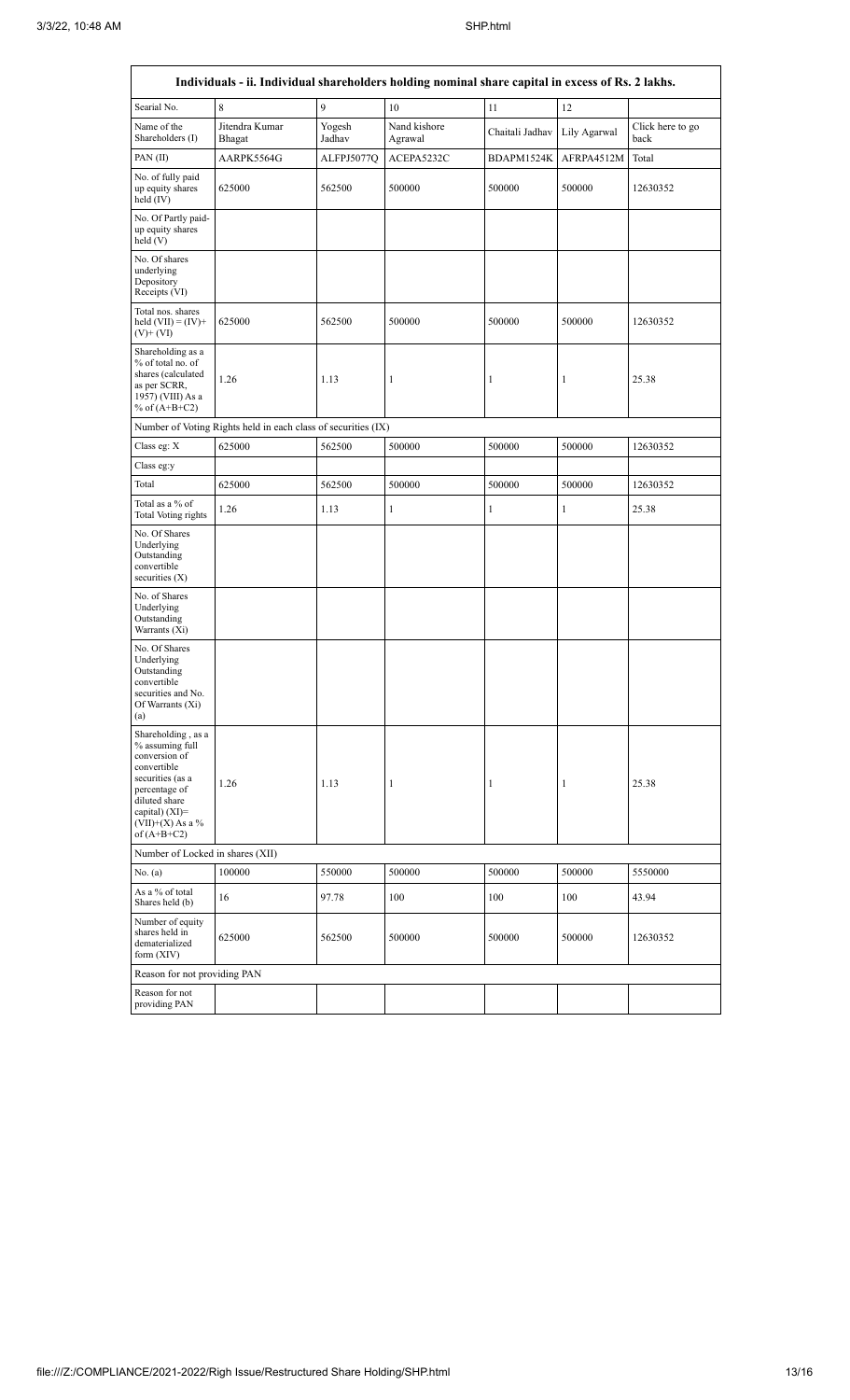| Any Other (specify)                                                                                                                                                                  |                            |                                                               |                                           |                     |                  |                              |  |  |  |
|--------------------------------------------------------------------------------------------------------------------------------------------------------------------------------------|----------------------------|---------------------------------------------------------------|-------------------------------------------|---------------------|------------------|------------------------------|--|--|--|
| Searial No.                                                                                                                                                                          | $\mathbf{1}$               | $\overline{2}$                                                | 3                                         | $\overline{4}$      | 5                | 6                            |  |  |  |
| Category                                                                                                                                                                             | <b>Bodies</b><br>Corporate | <b>Bodies Corporate</b>                                       | <b>Bodies Corporate</b>                   | Clearing<br>Members | <b>HUF</b>       | Non-Resident<br>Indian (NRI) |  |  |  |
| Category / More<br>than 1 percentage                                                                                                                                                 | Category                   | More than 1 percentage of<br>shareholding                     | More than 1 percentage of<br>shareholding | Category            | Category         | Category                     |  |  |  |
| Name of the<br>Shareholders (I)                                                                                                                                                      |                            | Azura Projects Private<br>Limited                             | Florence Securities Private<br>Limited    |                     |                  |                              |  |  |  |
| PAN(II)                                                                                                                                                                              |                            | AAGCA9030R                                                    | AABCF5634R                                |                     |                  |                              |  |  |  |
| No. of the<br>Shareholders (I)                                                                                                                                                       | 50                         | $\mathbf{1}$                                                  | $\mathbf{1}$                              | 24                  | 138              | 19                           |  |  |  |
| No. of fully paid<br>up equity shares<br>held $(IV)$                                                                                                                                 | 2789775                    | 1285026                                                       | 785684                                    | 10174               | 279819           | 47339                        |  |  |  |
| No. Of Partly paid-<br>up equity shares<br>held (V)                                                                                                                                  |                            |                                                               |                                           |                     |                  |                              |  |  |  |
| No. Of shares<br>underlying<br>Depository<br>Receipts (VI)                                                                                                                           |                            |                                                               |                                           |                     |                  |                              |  |  |  |
| Total nos. shares<br>held $(VII) = (IV) +$<br>$(V)$ + $(V)$                                                                                                                          | 2789775                    | 1285026                                                       | 785684                                    | 10174               | 279819           | 47339                        |  |  |  |
| Shareholding as a<br>% of total no. of<br>shares (calculated<br>as per SCRR,<br>1957) (VIII) As a<br>% of $(A+B+C2)$                                                                 | 5.61                       | 2.58                                                          | 1.58                                      | 0.02                | 0.56             | 0.1                          |  |  |  |
|                                                                                                                                                                                      |                            | Number of Voting Rights held in each class of securities (IX) |                                           |                     |                  |                              |  |  |  |
| Class eg: X                                                                                                                                                                          | 2789775                    | 1285026                                                       | 785684                                    | 10174               | 279819           | 47339                        |  |  |  |
| Class eg:y                                                                                                                                                                           |                            |                                                               |                                           |                     |                  |                              |  |  |  |
| Total                                                                                                                                                                                | 2789775                    | 1285026                                                       | 785684                                    | 10174               | 279819           | 47339                        |  |  |  |
| Total as a % of<br>Total Voting rights                                                                                                                                               | 5.61                       | 2.58                                                          | 1.58                                      | 0.02                | 0.56             | 0.1                          |  |  |  |
| No. Of Shares<br>Underlying<br>Outstanding<br>convertible<br>securities $(X)$                                                                                                        |                            |                                                               |                                           |                     |                  |                              |  |  |  |
| No. of Shares<br>Underlying<br>Outstanding<br>Warrants (Xi)                                                                                                                          |                            |                                                               |                                           |                     |                  |                              |  |  |  |
| No. Of Shares<br>Underlying<br>Outstanding<br>convertible<br>securities and No.<br>Of Warrants (Xi)<br>(a)                                                                           |                            |                                                               |                                           |                     |                  |                              |  |  |  |
| Shareholding, as a<br>% assuming full<br>conversion of<br>convertible<br>securities (as a<br>percentage of<br>diluted share<br>capital) (XI)=<br>$(VII)+(X)$ As a %<br>of $(A+B+C2)$ | 5.61                       | 2.58                                                          | 1.58                                      | 0.02                | 0.56             | 0.1                          |  |  |  |
| Number of Locked in shares (XII)                                                                                                                                                     |                            |                                                               |                                           |                     |                  |                              |  |  |  |
| No. $(a)$                                                                                                                                                                            | $\boldsymbol{0}$           | $\bf{0}$                                                      | $\boldsymbol{0}$                          | $\boldsymbol{0}$    | $\boldsymbol{0}$ | $\boldsymbol{0}$             |  |  |  |
| As a % of total<br>Shares held (b)                                                                                                                                                   | $\mathbf{0}$               | $\boldsymbol{0}$                                              | 0                                         | 0                   | $\bf{0}$         | $\bf{0}$                     |  |  |  |
| Number of equity<br>shares held in<br>dematerialized<br>form $(XIV)$                                                                                                                 | 2787775                    | 1285026                                                       | 785684                                    | 10174               | 279819           | 47339                        |  |  |  |
| Reason for not providing PAN                                                                                                                                                         |                            |                                                               |                                           |                     |                  |                              |  |  |  |
| Reason for not<br>providing PAN                                                                                                                                                      |                            |                                                               |                                           |                     |                  |                              |  |  |  |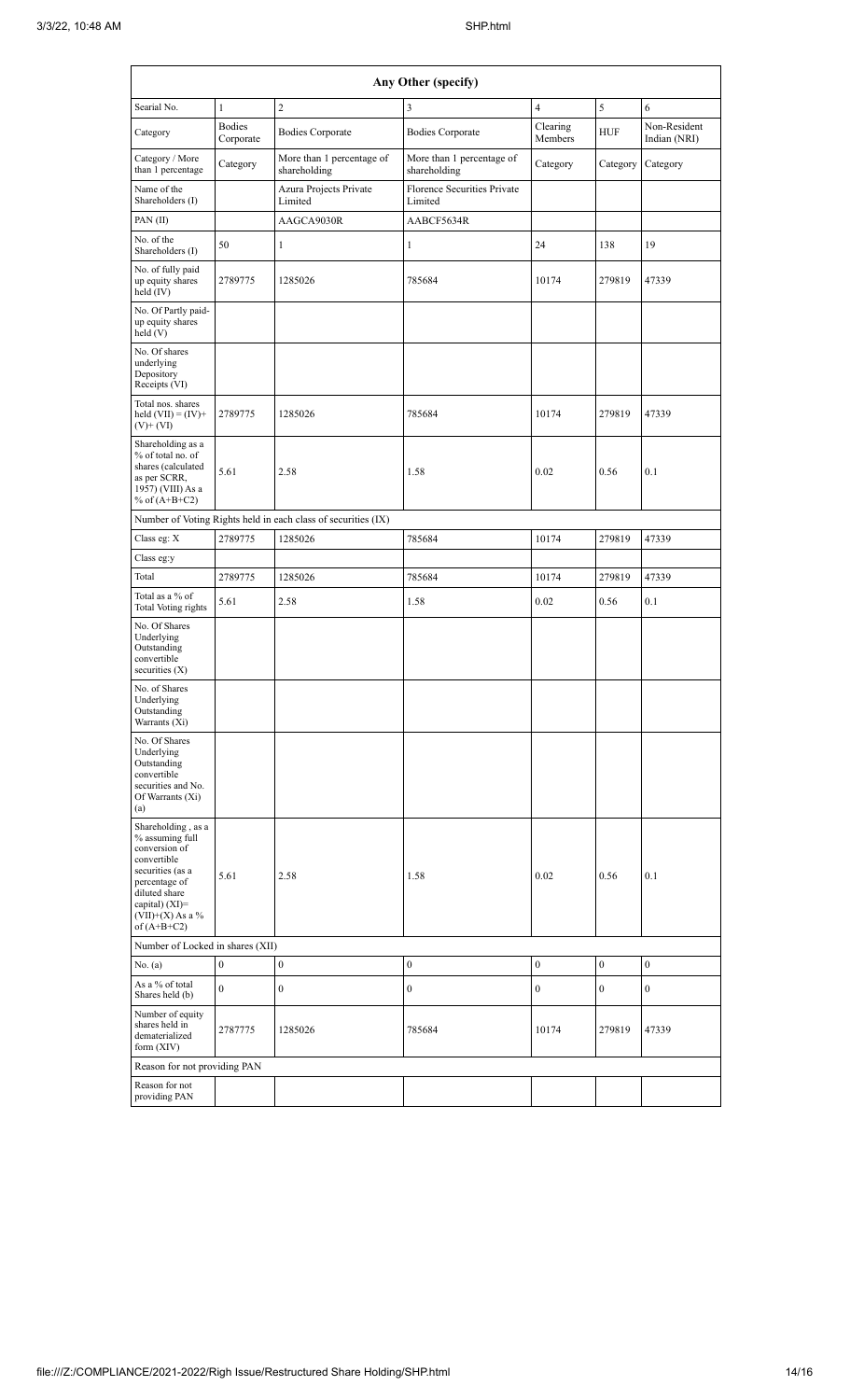| Any Other (specify)                                                                                                                                                                    |                                                               |  |  |  |  |  |  |  |  |
|----------------------------------------------------------------------------------------------------------------------------------------------------------------------------------------|---------------------------------------------------------------|--|--|--|--|--|--|--|--|
| Searial No.                                                                                                                                                                            |                                                               |  |  |  |  |  |  |  |  |
| Category                                                                                                                                                                               |                                                               |  |  |  |  |  |  |  |  |
| Category / More<br>than 1 percentage                                                                                                                                                   |                                                               |  |  |  |  |  |  |  |  |
| Name of the<br>Shareholders (I)                                                                                                                                                        | Click here to go back                                         |  |  |  |  |  |  |  |  |
| PAN (II)                                                                                                                                                                               | Total                                                         |  |  |  |  |  |  |  |  |
| No. of the<br>Shareholders (I)                                                                                                                                                         | 231                                                           |  |  |  |  |  |  |  |  |
| No. of fully paid<br>up equity shares<br>held (IV)                                                                                                                                     | 3127107                                                       |  |  |  |  |  |  |  |  |
| No. Of Partly paid-<br>up equity shares<br>held(V)                                                                                                                                     |                                                               |  |  |  |  |  |  |  |  |
| No. Of shares<br>underlying<br>Depository<br>Receipts (VI)                                                                                                                             |                                                               |  |  |  |  |  |  |  |  |
| Total nos. shares<br>held $(VII) = (IV) +$<br>$(V)$ + $(VI)$                                                                                                                           | 3127107                                                       |  |  |  |  |  |  |  |  |
| Shareholding as a<br>% of total no. of<br>shares (calculated<br>as per SCRR,<br>1957) (VIII) As a<br>% of $(A+B+C2)$                                                                   | 6.29                                                          |  |  |  |  |  |  |  |  |
|                                                                                                                                                                                        | Number of Voting Rights held in each class of securities (IX) |  |  |  |  |  |  |  |  |
| Class eg: X                                                                                                                                                                            | 3127107                                                       |  |  |  |  |  |  |  |  |
| Class eg:y                                                                                                                                                                             |                                                               |  |  |  |  |  |  |  |  |
| Total                                                                                                                                                                                  | 3127107                                                       |  |  |  |  |  |  |  |  |
| Total as a % of<br>Total Voting rights                                                                                                                                                 | 6.29                                                          |  |  |  |  |  |  |  |  |
| No. Of Shares<br>Underlying<br>Outstanding<br>convertible<br>securities $(X)$                                                                                                          |                                                               |  |  |  |  |  |  |  |  |
| No. of Shares<br>Underlying<br>Outstanding<br>Warrants (Xi)                                                                                                                            |                                                               |  |  |  |  |  |  |  |  |
| No. Of Shares<br>Underlying<br>Outstanding<br>convertible<br>securities and No.<br>Of Warrants (Xi)<br>(a)                                                                             |                                                               |  |  |  |  |  |  |  |  |
| Shareholding, as a<br>% assuming full<br>conversion of<br>convertible<br>securities (as a<br>percentage of<br>diluted share<br>capital) $(XI)=$<br>$(VII)+(X)$ As a %<br>of $(A+B+C2)$ | 6.29                                                          |  |  |  |  |  |  |  |  |
| Number of Locked in shares (XII)                                                                                                                                                       |                                                               |  |  |  |  |  |  |  |  |
| No. $(a)$                                                                                                                                                                              | $\boldsymbol{0}$                                              |  |  |  |  |  |  |  |  |
| As a % of total<br>Shares held (b)                                                                                                                                                     | $\boldsymbol{0}$                                              |  |  |  |  |  |  |  |  |
| Number of equity<br>shares held in<br>dematerialized<br>form (XIV)                                                                                                                     | 3125107                                                       |  |  |  |  |  |  |  |  |
| Reason for not providing PAN                                                                                                                                                           |                                                               |  |  |  |  |  |  |  |  |
| Reason for not<br>providing PAN                                                                                                                                                        |                                                               |  |  |  |  |  |  |  |  |